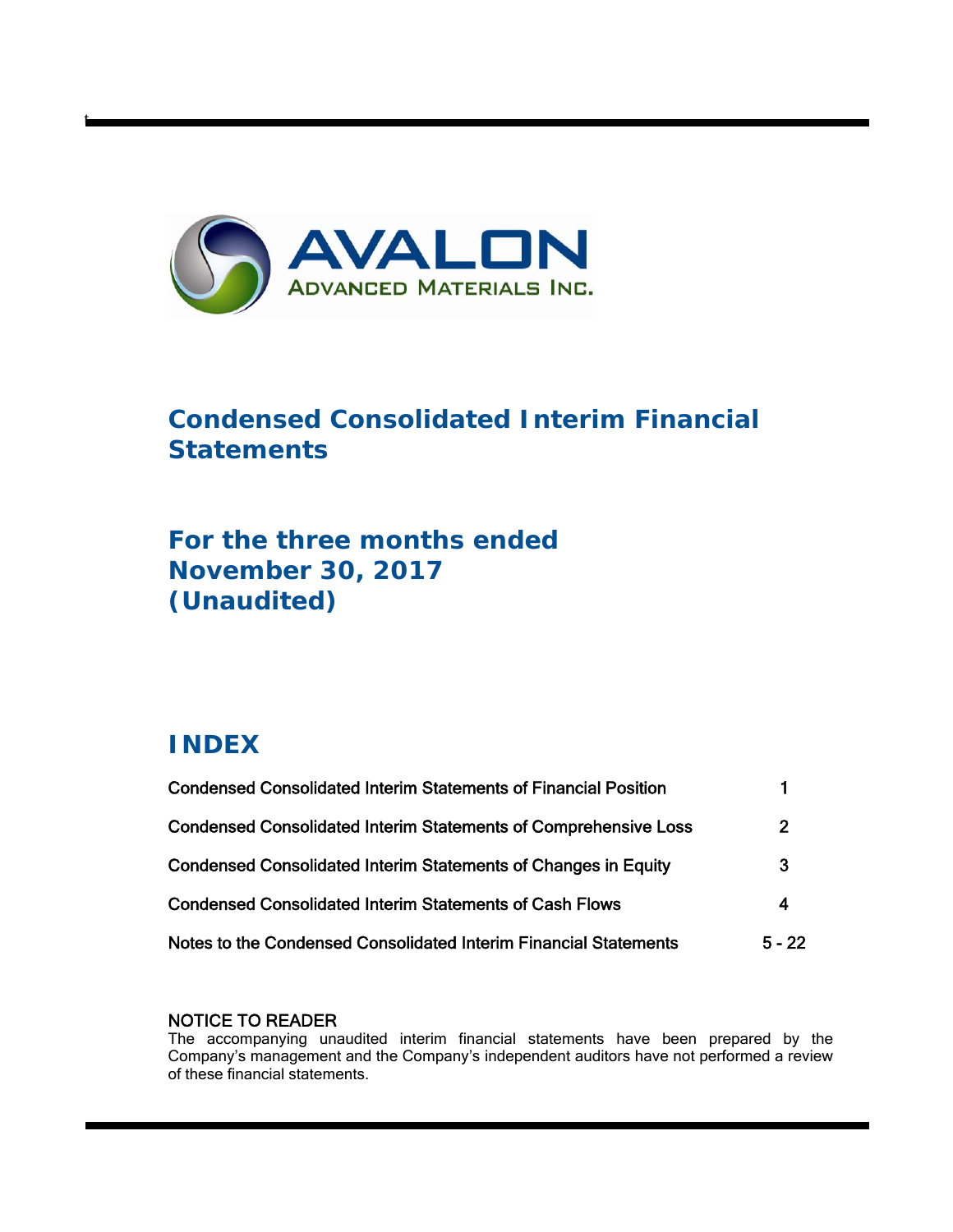# **Condensed Consolidated Interim Statements of Financial Position (expressed in Canadian Dollars) (unaudited)**

|                                                                                     | November 30,<br>2017       | August 31,<br>2017 |                      |  |
|-------------------------------------------------------------------------------------|----------------------------|--------------------|----------------------|--|
| <b>Assets</b>                                                                       |                            |                    |                      |  |
| <b>Current Assets</b>                                                               |                            |                    |                      |  |
| Cash and cash equivalents<br>Other receivables                                      | \$<br>1,028,903<br>115,758 | \$                 | 1,073,574<br>117,718 |  |
| Prepaid expenses and deposits                                                       | 168,274                    |                    | 176,189              |  |
|                                                                                     | 1,312,935                  |                    | 1,367,481            |  |
| <b>Non-Current Assets</b>                                                           |                            |                    |                      |  |
| Exploration and evaluation assets (note 5)                                          | 15,189,349                 |                    | 14,861,032           |  |
| Property, plant and equipment (note 6)                                              | 104,209,907                |                    | 104,207,866          |  |
|                                                                                     | 119,399,256                |                    | 119,068,898          |  |
|                                                                                     | \$<br>120,712,191          | \$                 | 120,436,379          |  |
| <b>Liabilities</b>                                                                  |                            |                    |                      |  |
| <b>Current Liabilities</b>                                                          |                            |                    |                      |  |
| Accounts payable                                                                    | \$<br>355,934              | \$                 | 399,220              |  |
| <b>Accrued liabilities</b>                                                          | 443,247                    |                    | 412,149              |  |
| Deferred flow-through share premium (note 7)                                        | 56,410<br>855,591          |                    | 49,467<br>860,836    |  |
|                                                                                     |                            |                    |                      |  |
| <b>Non-Current Liabilities</b><br>Convertible redeemable preferred shares (note 8)  | 2,338,875                  |                    | 2,646,000            |  |
| Derivative liabilities (note 9)                                                     | 86,484                     |                    | 314,833              |  |
| Site closure and reclamation provisions                                             | 303,600                    |                    | 303,600              |  |
|                                                                                     | 2,728,959                  |                    | 3,264,433            |  |
|                                                                                     | 3,584,550                  |                    | 4,125,269            |  |
| <b>Shareholders' Equity</b>                                                         |                            |                    |                      |  |
| Share Capital (note 10b)                                                            | 170,942,788                |                    | 169,593,205          |  |
| Reserve for Warrants (note 10c)                                                     | 4,292,998                  |                    | 4,258,213            |  |
| Reserve for Share Based Payments (note 10d)                                         | 17,001,582                 |                    | 16,955,411           |  |
| Reserve for Brokers' Compensation Warrants (note 10e)<br><b>Accumulated Deficit</b> | 308,196                    |                    | 294,166              |  |
|                                                                                     | (75, 417, 923)             |                    | (74, 789, 885)       |  |
|                                                                                     | 117,127,641                |                    | 116,311,110          |  |
|                                                                                     | \$<br>120,712,191          | \$                 | 120,436,379          |  |
| Approved on behalf of the Board                                                     |                            |                    |                      |  |

"Donald S. Bubar", Director

"Brian MacEachen" , Director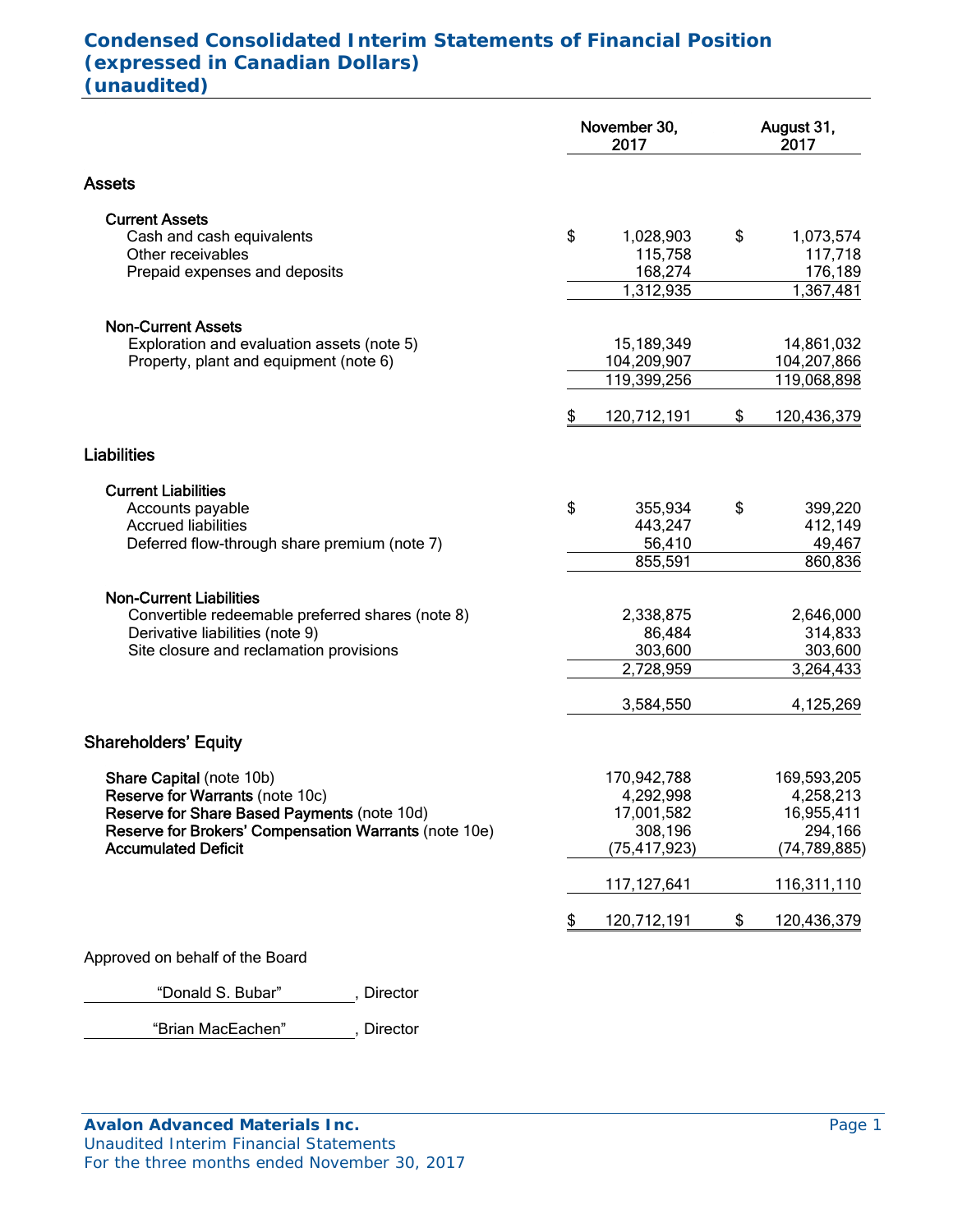# **Condensed Consolidated Interim Statements of Comprehensive Loss (expressed in Canadian Dollars, except number of shares) (unaudited)**

|                                                                                                                                                                                                                                                                                                             | <b>Three Months Ended</b><br>November 30, |                                                                                 |    |                                                                        |
|-------------------------------------------------------------------------------------------------------------------------------------------------------------------------------------------------------------------------------------------------------------------------------------------------------------|-------------------------------------------|---------------------------------------------------------------------------------|----|------------------------------------------------------------------------|
|                                                                                                                                                                                                                                                                                                             |                                           | 2017                                                                            |    | 2016                                                                   |
| Revenue                                                                                                                                                                                                                                                                                                     |                                           |                                                                                 |    |                                                                        |
| Interest                                                                                                                                                                                                                                                                                                    | \$                                        | 14,749                                                                          | \$ | 2,499                                                                  |
| <b>Expenses</b>                                                                                                                                                                                                                                                                                             |                                           |                                                                                 |    |                                                                        |
| Corporate and administrative expenses (note 11)<br>General exploration<br>Depreciation<br>Share based compensation (note 10d)<br>Foreign exchange loss (gain)<br>Increase in fair value of convertible redeemable preferred shares<br>(note 8)<br>Decrease in fair value of derivative liabilities (note 9) |                                           | 718,232<br>9,365<br>4,366<br>38,778<br>(398)<br>126,000<br>(228,349)<br>667,994 |    | 775,083<br>6,441<br>6,861<br>128,900<br>1,196<br>(167, 163)<br>751,318 |
| Net Loss before Income Taxes                                                                                                                                                                                                                                                                                |                                           | (653, 245)                                                                      |    | (748, 819)                                                             |
| <b>Deferred Income Tax Recoveries</b>                                                                                                                                                                                                                                                                       |                                           | 25,207                                                                          |    | 108,527                                                                |
| Net Loss and Total Comprehensive Loss for the period                                                                                                                                                                                                                                                        | \$                                        | (628, 038)                                                                      | \$ | (640, 292)                                                             |
| Loss per Share - Basic and Diluted                                                                                                                                                                                                                                                                          | \$                                        | (0.003)                                                                         | \$ | (0.004)                                                                |
| Weighted Average Number of Common Shares Outstanding,<br><b>Basic and Diluted</b>                                                                                                                                                                                                                           |                                           | 201,057,587                                                                     |    | 181,307,897                                                            |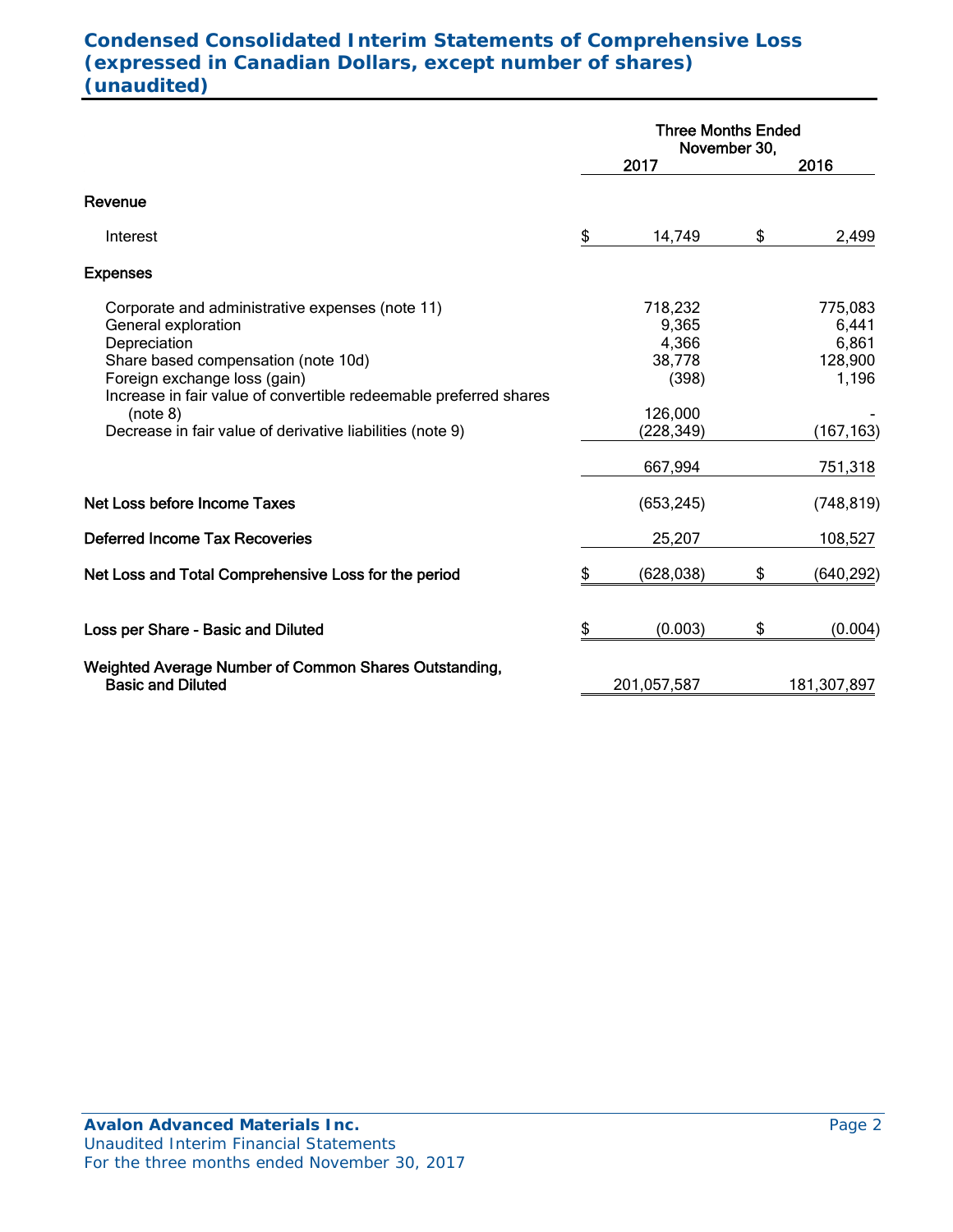# **Condensed Consolidated Interim Statements of Changes in Equity (expressed in Canadian Dollars, except number of shares) (unaudited)**

|                                                                                                                                                                                                                |                                                             | <b>Share Capital</b>                                                 |     |                        | <b>Reserves</b>                       |                                                    |                               |                                                            |
|----------------------------------------------------------------------------------------------------------------------------------------------------------------------------------------------------------------|-------------------------------------------------------------|----------------------------------------------------------------------|-----|------------------------|---------------------------------------|----------------------------------------------------|-------------------------------|------------------------------------------------------------|
|                                                                                                                                                                                                                | Number of<br><b>Shares</b>                                  | <b>Amount</b>                                                        |     | <b>Warrants</b>        | <b>Share Based</b><br><b>Payments</b> | <b>Brokers'</b><br>Compensation<br><b>Warrants</b> | Accumulated<br><b>Deficit</b> | <b>Total</b>                                               |
| Balance at September 1, 2016<br>Equity offerings<br>Exercise of warrants<br>Reserve transferred on exercise of warrants<br>Compensation warrants issued on equity                                              | 179,524,206<br>4,545,454<br>1,025,000                       | \$167,181,354<br>818,182<br>153,750<br>25,000                        | \$  | 4,313,701<br>(25,000)  | \$16,700,417                          | \$<br>254,112                                      | $$$ (71,432,564)              | \$117,017,020<br>818,182<br>153,750                        |
| offerings<br>Share based compensation<br>Share issuance costs - cash<br>Share issuance costs - compensation warrants                                                                                           |                                                             | (71, 351)                                                            |     |                        | 182,631                               | 12,747                                             |                               | 12,747<br>182,631<br>(71, 351)                             |
| issued<br>Net loss for the three month period                                                                                                                                                                  |                                                             | (12, 747)                                                            |     |                        |                                       |                                                    | (640, 292)                    | (12, 747)<br>(640, 292)                                    |
| Balance at November 30, 2016<br>Equity offerings<br>Issue for other considerations<br>Conversion of redeemable preferred shares<br>Exercise of warrants<br>Reserve transferred on exercise of warrants         | 185.094.660<br>9,000,000<br>500,000<br>890,861<br>1,250,000 | \$168,094,188<br>1,246,000<br>92,500<br>110,250<br>187,500<br>30,488 | \$  | 4,288,701<br>(30, 488) | \$<br>16,883,048                      | \$<br>266,859                                      | $$$ (72,072,856)              | \$117,459,940<br>1,246,000<br>92,500<br>110,250<br>187,500 |
| Compensation warrants issued on equity<br>offerings<br>Share based compensation<br>Share issuance costs - cash<br>Share issuance costs - compensation warrants<br>issued<br>Net loss for the nine month period |                                                             | (140, 414)<br>(27, 307)                                              |     |                        | 72,363                                | 27,307                                             | (2,717,029)                   | 27,307<br>72,363<br>(140, 414)<br>(27, 307)<br>(2,717,029) |
| Balance at August 31, 2017<br>Equity offerings<br>Conversion of redeemable preferred shares<br>Compensation warrants issued on equity                                                                          | 196,735,521<br>8,015,000<br>3,743,559                       | \$169,593,205<br>971.625<br>433,125                                  | \$. | 4,258,213<br>38,400    | \$16,955,411                          | \$<br>294,166                                      | $$$ (74,789,885)              | \$116,311,110<br>1,010,025<br>433,125                      |
| offerings<br>Share based compensation<br>Share issuance costs - cash<br>Share issuance costs - compensation warrants                                                                                           |                                                             | (42,072)                                                             |     | (2,680)                | 46,171                                | 14,030                                             |                               | 14,030<br>46,171<br>(44, 752)                              |
| issued<br>Net loss for the three month period                                                                                                                                                                  |                                                             | (13,095)                                                             |     | (935)                  |                                       |                                                    | (628, 038)                    | (14, 030)<br>(628, 038)                                    |
| Balance at November 30, 2017                                                                                                                                                                                   | 208,494,080                                                 | \$170,942,788                                                        | \$  | 4,292,998              | \$17,001,582                          | \$<br>308,196                                      | $$$ (75,417,923)              | \$117,127,641                                              |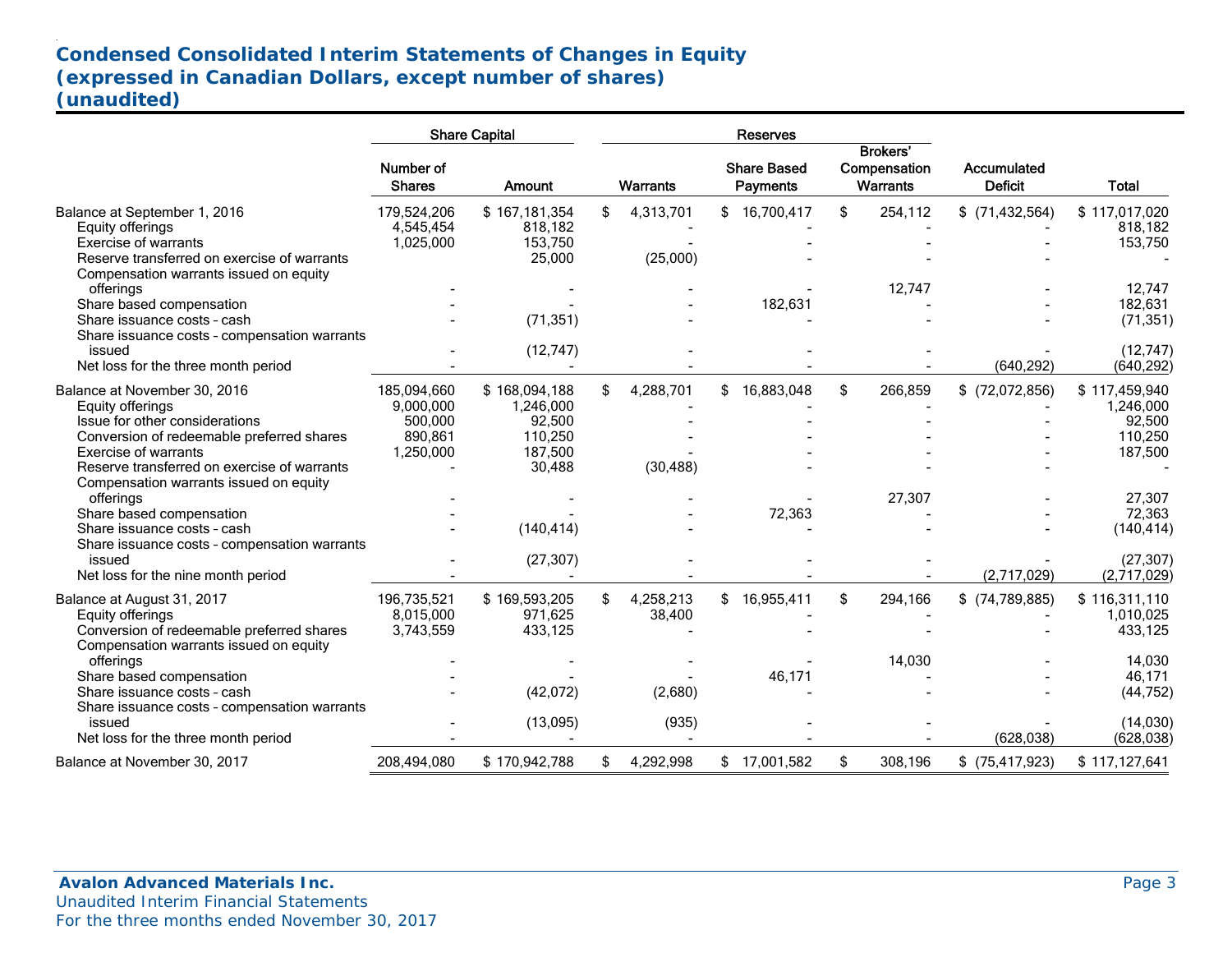#### . **Condensed Consolidated Interim Statements of Cash Flows (expressed in Canadian Dollars) (unaudited)**

|                                                                          | <b>Three Months Ended</b><br>November 30, |    |                                  |  |
|--------------------------------------------------------------------------|-------------------------------------------|----|----------------------------------|--|
|                                                                          | 2017                                      |    | 2016                             |  |
| <b>Operating Activities</b>                                              |                                           |    |                                  |  |
| Cash paid to employees<br>Cash paid to suppliers<br>Interest received    | \$<br>(410, 122)<br>(213, 390)<br>14,749  | \$ | (403, 041)<br>(255,003)<br>2,499 |  |
| Cash Used by Operating Activities                                        | (608, 763)                                |    | (655,545)                        |  |
| <b>Financing Activities</b>                                              |                                           |    |                                  |  |
| Net proceeds from equity offerings<br>Proceeds from exercise of warrants | 986,043                                   |    | 929,763<br>153,750               |  |
| Cash Provided by Financing Activities                                    | 986,043                                   |    | 1,083,513                        |  |
| <b>Investing Activities</b>                                              |                                           |    |                                  |  |
| Exploration and evaluation assets<br>Property, plant and equipment       | (357, 759)<br>(64, 590)                   |    | (566, 892)<br>(35, 314)          |  |
| Cash Used by Investing Activities                                        | (422,349)                                 |    | (602,206)                        |  |
| <b>Change in Cash and Cash Equivalents</b>                               | (45,069)                                  |    | (174, 238)                       |  |
| Foreign Exchange Effect on Cash                                          | 398                                       |    | (1, 196)                         |  |
| Cash and Cash Equivalents - beginning of period                          | 1,073,574                                 |    | 1,360,487                        |  |
| Cash and Cash Equivalents - end of period                                | \$<br>1,028,903                           | \$ | 1,185,053                        |  |

Supplemental Cash Flow Information (note 14)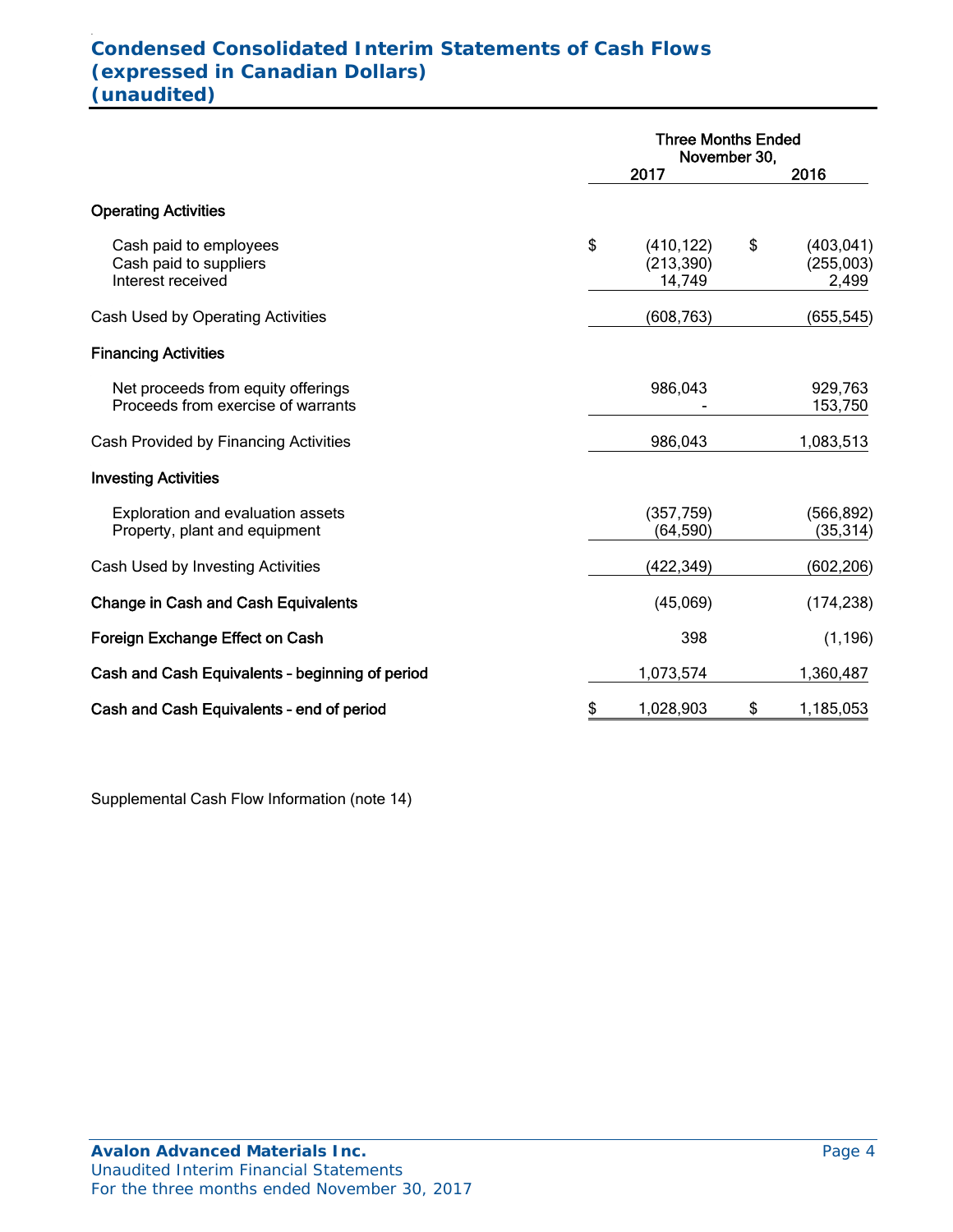## **1. Nature of Operations and Going Concern Uncertainty**

Avalon Advanced Materials Inc. ("Avalon") is a publicly listed company incorporated in Canada and continued under the *Canada Business Corporations Act*. Avalon's common shares are listed on the Toronto Stock Exchange (the "TSX") (TSX: AVL), on the OTCQX® Best Market (OTCQX: AVLNF), and the Frankfurt Stock Exchange in Germany.

The registered address, principal address and records office of Avalon is located at 130 Adelaide Street West, Suite 1901, Toronto, Ontario, Canada, M5H 3P5.

Avalon, together with its subsidiaries (collectively, the "Company") is principally engaged in the acquisition, exploration, evaluation and development of specialty metal and mineral properties, located principally in Canada. To date, the Company has not earned any significant revenues.

The realization of amounts shown for its development asset – the Nechalacho Rare Earth Elements Project (the "Nechalacho REE Project") and its exploration and evaluation assets is dependent upon the discovery of economically recoverable reserves (where not already identified), the ability of the Company to obtain the necessary financing to develop these assets, and future profitable production or proceeds of disposition from these assets.

These unaudited condensed consolidated interim financial statements have been prepared in accordance with International Financial Reporting Standards ("IFRS") as issued by the International Accounting Standards Board ("IASB") applicable to a going concern, which assumes the Company will continue to meet its obligations and discharge its liabilities in the normal course of business for the foreseeable future. Different bases of measurement may be appropriate when a company is not expected to continue operations for the foreseeable future. Different bases of measurement may be appropriate when a company is not expected to continue operations for the foreseeable future. The Company is in the exploration and development stage and raises funds in the equity markets to conduct its business activities. The Company has incurred losses in the current and prior periods, with a net loss of \$628,038 for the three months ended November 30, 2017 (the "Quarter") and an accumulated deficit of \$75,417,923 as at November 30, 2017. The Company's cash and cash equivalents balance at November 30, 2017 was \$1,028,903, working capital was \$457,344. Excluding the deferred flow-through share premium of \$56,410, the Company's adjusted working capital as at November 30, 2017 was \$513,754 (calculated by adding back the deferred flowthrough share premium of \$56,410 to the working capital of \$457,344).

Given the continuation of weak investor sentiment and capital market conditions in the junior resource sector, there exists an uncertainty as to the Company's ability to raise additional funds on favorable terms. This condition indicates the existence of a material uncertainty that raises substantial doubt about the Company's ability to continue as a going concern. As at November 30, 2017, the Company is required to incur additional Canadian exploration expenses ("CEE") of \$700,692 by December 31, 2018. These amounts represent the remaining balance of the required expenditures resulting from the private placements completed in August and November 2017. The Company's expenditures on other discretionary exploration and development activities have some scope for flexibility in terms of amount and timing, which can be adjusted accordingly. Management intends to finance these expenditures over the next twelve months with funds currently on hand and through planned equity financings. In December 2017, the Company completed a private placement and issued 3,737,400 flow-through common shares for gross proceeds of \$541,923 and is required to incur CEE of \$541,923 by December 31, 2018 (in addition to the CEE requirement of \$700,692 noted above).

These unaudited condensed consolidated interim financial statements do not reflect the adjustments to the carrying values of assets and liabilities and the reported expenses and statement of financial position classifications that would be necessary should the going concern assumption be inappropriate, and those adjustments could be material.

These unaudited condensed consolidated interim financial statements have been reviewed and approved by the Company's Audit Committee and the Board of Directors on January 11, 2018.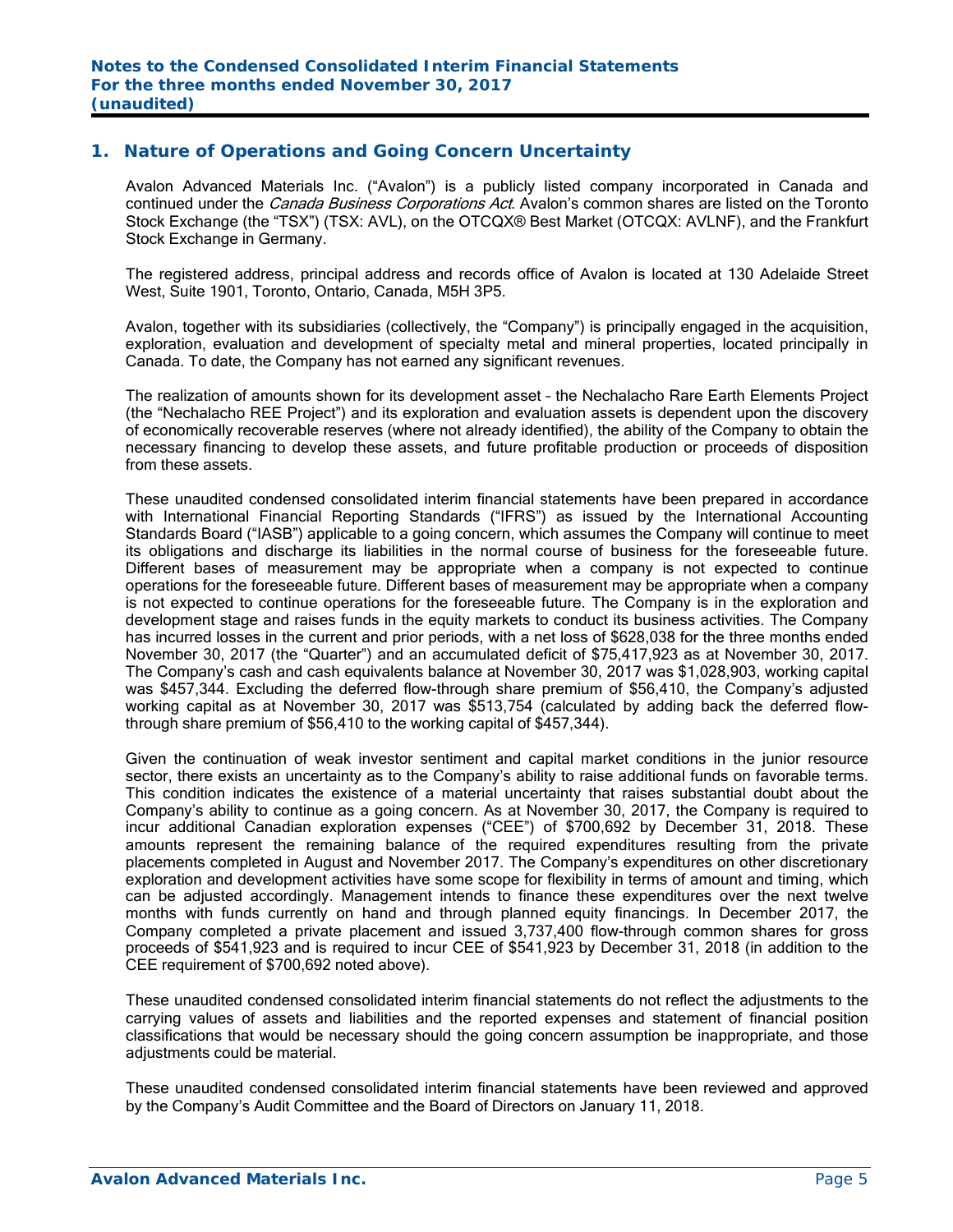# **2. Basis of Presentation**

#### *a) Statement of Compliance and Basis of Presentation*

These unaudited condensed consolidated interim financial statements, including comparatives, have been prepared in accordance with International Accounting Standards ("IAS") 34 Interim Financial Reporting, as issued by IASB.

These unaudited condensed consolidated interim financial statements do not contain all disclosures required by IFRS and accordingly should be read in conjunction with the Company's consolidated annual financial statements for the year ended August 31, 2017.

These unaudited condensed consolidated interim financial statements have been prepared on a going concern basis using the historical cost basis, except for certain financial instruments which are measured at fair value in accordance with the policies disclosed in Note 3 of the Company's consolidated annual financial statements for the year ended August 31, 2017.

#### *b) Basis of Consolidation*

These unaudited condensed consolidated interim financial statements include the accounts of the Company and the entities controlled by the Company. Control exists when the Company is exposed, or has rights, to variable returns from its involvement with the investee and has the ability to affect those returns through its power over the investee. The financial statements of subsidiaries are included in the consolidated financial statements from the date that control commences until the date that control ceases.

These unaudited condensed consolidated interim financial statements include the accounts of Avalon and its wholly-owned subsidiaries, 8110131 Canada Inc., Nolava Minerals Inc. ("Nolava"), and Avalon Rare Metals Ltd. ("ARML"). Nolava and ARML are incorporated in the United States of America ("USA").

ARML has not carried on any significant operations since its inception. During the year ended August 31, 2012, 8110131 Canada Inc. acquired certain net smelter returns ("NSR") royalty interests in the Company's properties which were held by third parties. Nolava had held certain mining claims in Utah, USA and had conducted exploration work on those mining claims during fiscal year 2011 to fiscal year 2014. All intercompany transactions and balances have been eliminated on consolidation of the accounts.

#### **3. Significant Accounting Policies**

These unaudited condensed consolidated interim financial statements have been prepared using the same accounting policies, significant accounting judgments and estimates, and methods of computation as the annual consolidated financial statements of the Company as at and for the year ended August 31, 2017, as described in Note 3 of those financial statements.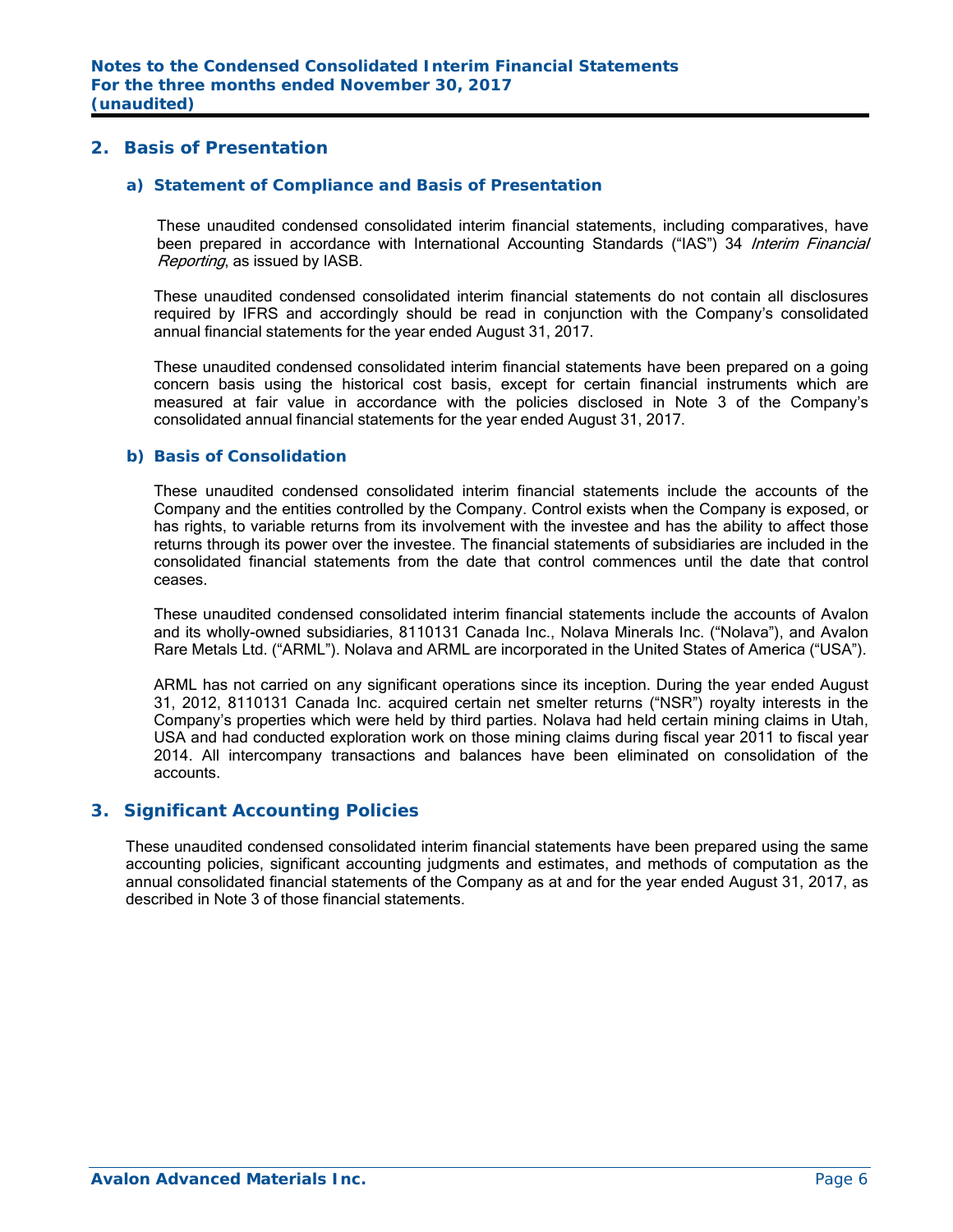### **4. Recent Accounting Pronouncements**

The following pronouncements are issued but not yet effective:

#### *a) IFRS 9, Financial Instruments*

IFRS 9, *Financial instruments* ("IFRS 9") was issued by the IASB in July 2014 and will replace IAS 39, Financial Instruments: recognition and measurement ("IAS 39"). IFRS 9 utilizes a single approach to determine whether a financial asset is measured at amortized cost or fair value and a new mixed measurement model for debt instruments having only two categories: amortized cost and fair value. The approach in IFRS 9 is based on how an entity manages its financial instruments in the context of its business model and the contractual cash flow characteristics of the financial assets. Final amendments released in July 2014 also introduce a new expected loss impairment model and limited changes to the classification and measurement requirements for financial assets. IFRS 9 is effective for annual periods beginning on or after January 1, 2018. The Company is currently evaluating the impact of this standard and amendments on its consolidated financial statements. However it is expected that the adoption of IFRS 9 will not have any significant impact on the Company's consolidated financial statements given its current business model and the amount of its financial assets.

#### *b) IFRS 15, Revenue from Contracts and Customers*

IFRS 15, Revenue from Contracts and Customers ("IFRS 15") was issued by the IASB in May 2014, and will replace IAS 18, Revenue, IAS 11, Construction Contracts, and related interpretations on revenue. IFRS 15 sets out the requirements for recognizing revenue that apply to all contracts with customers, except for contracts that are within the scope of the standards on leases, insurance contracts and financial instruments. IFRS 15 uses a control based approach to recognize revenue which is a change from the risk and reward approach under the current standard. Companies can elect to use either a full or modified retrospective approach when adopting this standard and it is effective for annual periods beginning on or after January 1, 2018. The Company is currently evaluating the impact of IFRS 15 on its consolidated financial statements. However it is expected that the adoption of IFRS 15 will not have any significant impact on the Company's consolidated financial statements as the Company is not currently generating any significant revenue.

#### *c) IFRS 16, Leases*

 IFRS 16, Leases ("IFRS 16") was issued by the IASB in January 2016, and will replace IAS 17 Leases. IFRS 16 specifies the methodology to recognize, measure, present and disclose leases. The standard provides a single lessee accounting model, requiring lessees to recognize assets and liabilities for all leases except for short-term leases and leases with low value assets. IFRS 16 substantially carries forward the lessor accounting requirements in IAS 17. IFRS 16 is effective for annual periods beginning on or after January 1, 2019, with early adoption permitted if IFRS 15 has also been adopted. A lessee will apply IFRS 16 to its leases either retrospectively to each prior reporting period presented; or retrospectively with the cumulative effect of initially applying IFRS 16 being recognized at the date of initial application. The Company is currently evaluating the impact of IFRS 16 on its consolidated financial statements.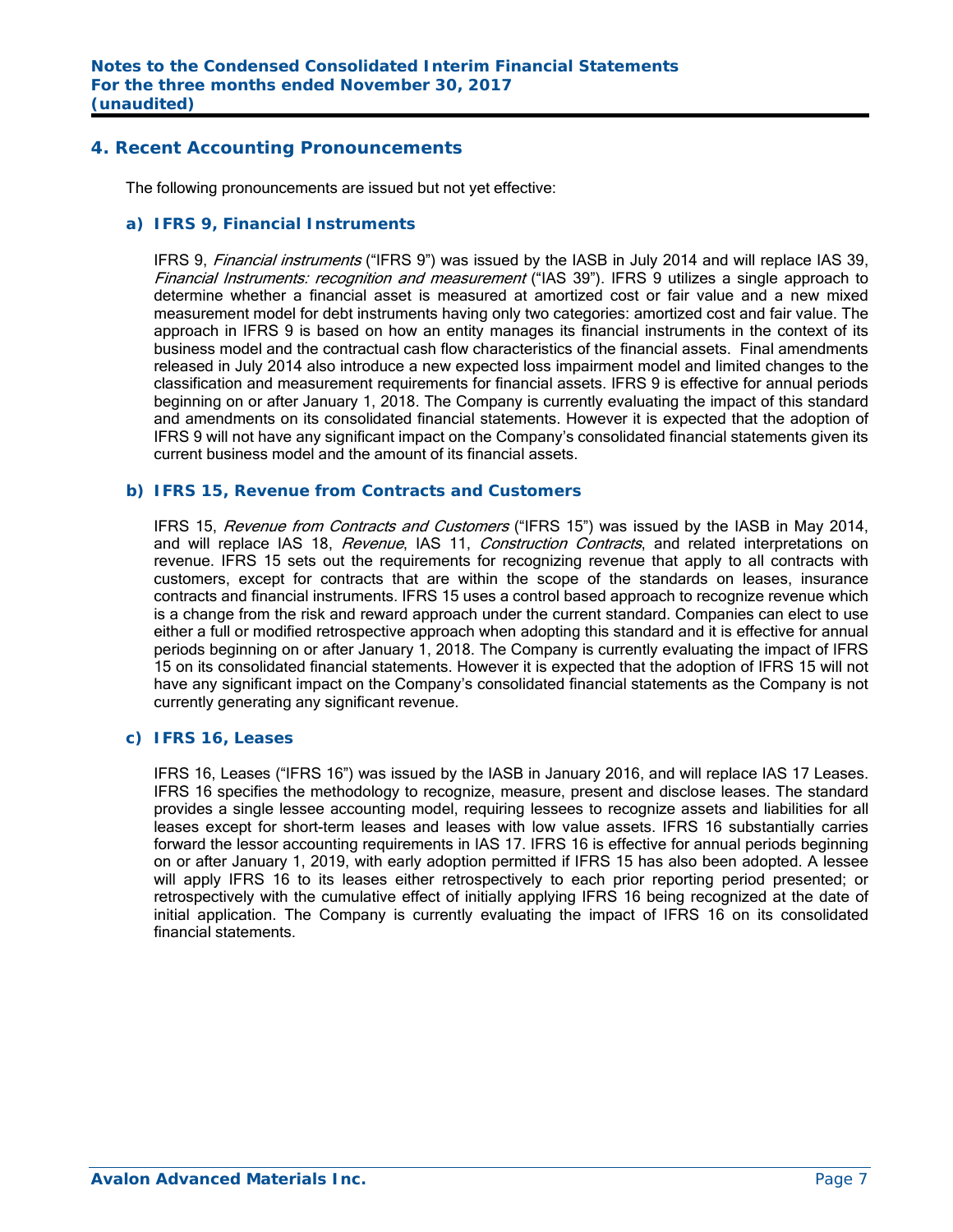# **5. Exploration and Evaluation Assets**

|                                                                                                                                                      | September 1,<br>2017      | <b>Expenditures</b> | Impairment<br>Loss | November 30,<br>2017   |
|------------------------------------------------------------------------------------------------------------------------------------------------------|---------------------------|---------------------|--------------------|------------------------|
| <b>For the Quarter</b><br>Separation Rapids Lithium Project (a)<br>East Kemptville Tin-Indium Project (b)<br>Warren Township Anorthosite Project (c) | 9,523,610 \$<br>5,322,422 | 251.517<br>76,800   |                    | 9,775,127<br>5,399,222 |
| Other (e)                                                                                                                                            | 15.000<br>14,861,032      | 328,317             |                    | 15,000<br>15,189,349   |

|                                         | September 1,<br>2016 | <b>Expenditures</b> | Impairment<br><b>Loss</b> | August 31,<br>2017 |
|-----------------------------------------|----------------------|---------------------|---------------------------|--------------------|
| For the year ended August 31, 2017      |                      |                     |                           |                    |
| Separation Rapids Lithium Project (a)   | 7,481,410 \$         | 2,042,200           | \$                        | 9,523,610          |
| East Kemptville Tin-Indium Project (b)  | 5,011,070            | 311,352             |                           | 5.322.422          |
| Warren Township Anorthosite Project (c) |                      | 3.080               | (3,080)                   |                    |
| Mount Douglas Tin-Tungsten Property (d) | 46,663               | 88,446              | (135,109)                 |                    |
| Other (e)                               | 28,101               | 26.828              | (39.929)                  | 15,000             |
|                                         | 12,567,244           | 2,471,906           | (178.118)                 | 14,861,032         |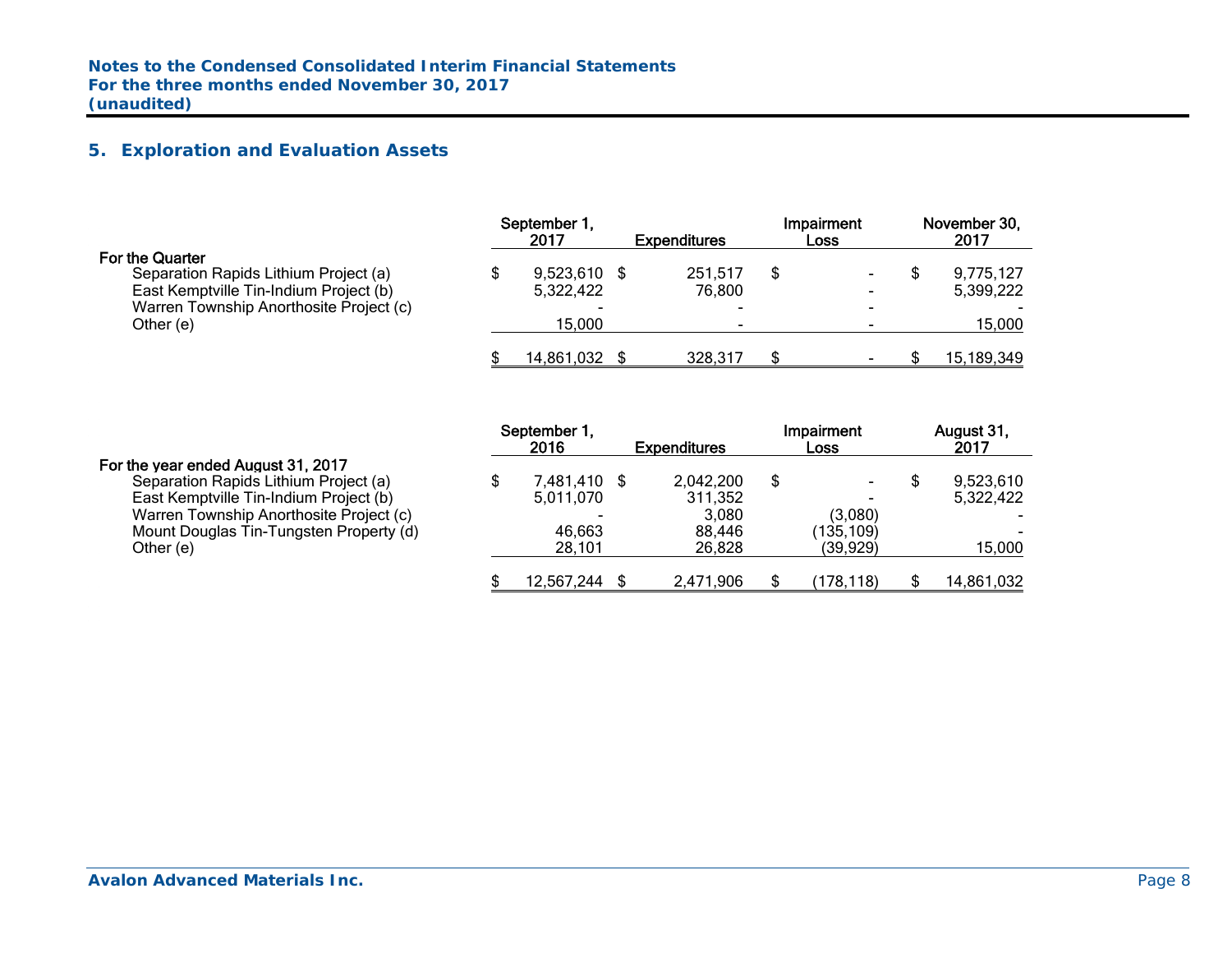# **5. Exploration and Evaluation Assets (continued)**

a) Separation Rapids Lithium Project, Ontario

The Company owns a 100% interest in certain mineral claims and a mining lease in the Kenora area of Ontario.

b) East Kemptville Tin-Indium Project, Nova Scotia

During the year ended August 31, 2007, the Company was granted a special exploration licence to search and prospect for all minerals except for coal, salt, potash and uranium within four claims in the East Kemptville area of Yarmouth, Nova Scotia. The special licence has been renewed multiple times since then.

In September 2014, the Company submitted an application for a new special licence reflecting the entire original mine site. During the quarter ended May 31, 2015, by Order in Council, the Government of Nova Scotia approved an application for a new special licence reflecting the entire original mine site. The current special licence has a term of three years beginning February 2, 2015 and includes a requirement to incur \$5.25 million in expenditures by January 31, 2018 (of which \$3,223,901 had been incurred by November 30, 2017). During the Quarter, the Company commenced the process toward converting the Special Licence into a mining lease.

The Company also has a number of regular exploration licences covering certain claims in the same proximity to the claims covered under the special exploration licence.

c) Warren Township Anorthosite Project, Ontario

The Company owns a 100% interest in certain claims located near Foleyet, Ontario, which were staked by the Company during the year ended August 31, 2003. During the year ended August 31, 2013, the Company entered into a Mining Lease with the Province of Ontario under the Mining Act of Ontario covering these claims.

No substantial work has been carried out on the Warren Township project during the last five years and no work was planned or budgeted for fiscal 2018. In addition, no new potential customer has been identified for the project's calcium feldspar product. The current outlook as at November 30, 2017 for the Warren Township project remains unchanged. It is management's view that the fair value of this project has been significantly impaired and has estimated the recoverable amount of this project as at November 30, 2017 to be \$nil.

d) Mount Douglas Tin-Tungsten Property, New Brunswick

During the year ended August 31, 2016, the Company entered into an option agreement to earn a 100% interest (subject to a 2.0% NSR, which can be bought back for \$1.0 million) in certain mineral claims located in Charlotte County, New Brunswick. As at August 31, 2017, the Company had decided to terminate the option agreement, accordingly the cost incurred to-date of \$135,109 was written off as an impairment loss during the year ended August 31, 2017. These claims were returned to the original owner in September 2017.

e) Other Resource Properties

The Company has a 100% interest in several claims in the Lilypad Lakes Tantalum Property, a 2.0% NSR interest in certain claims of the East Cedartree Gold Property located near Kenora, Ontario, and a 2.4% NSR interest in the Wolf Mountain Platinum-Palladium Project.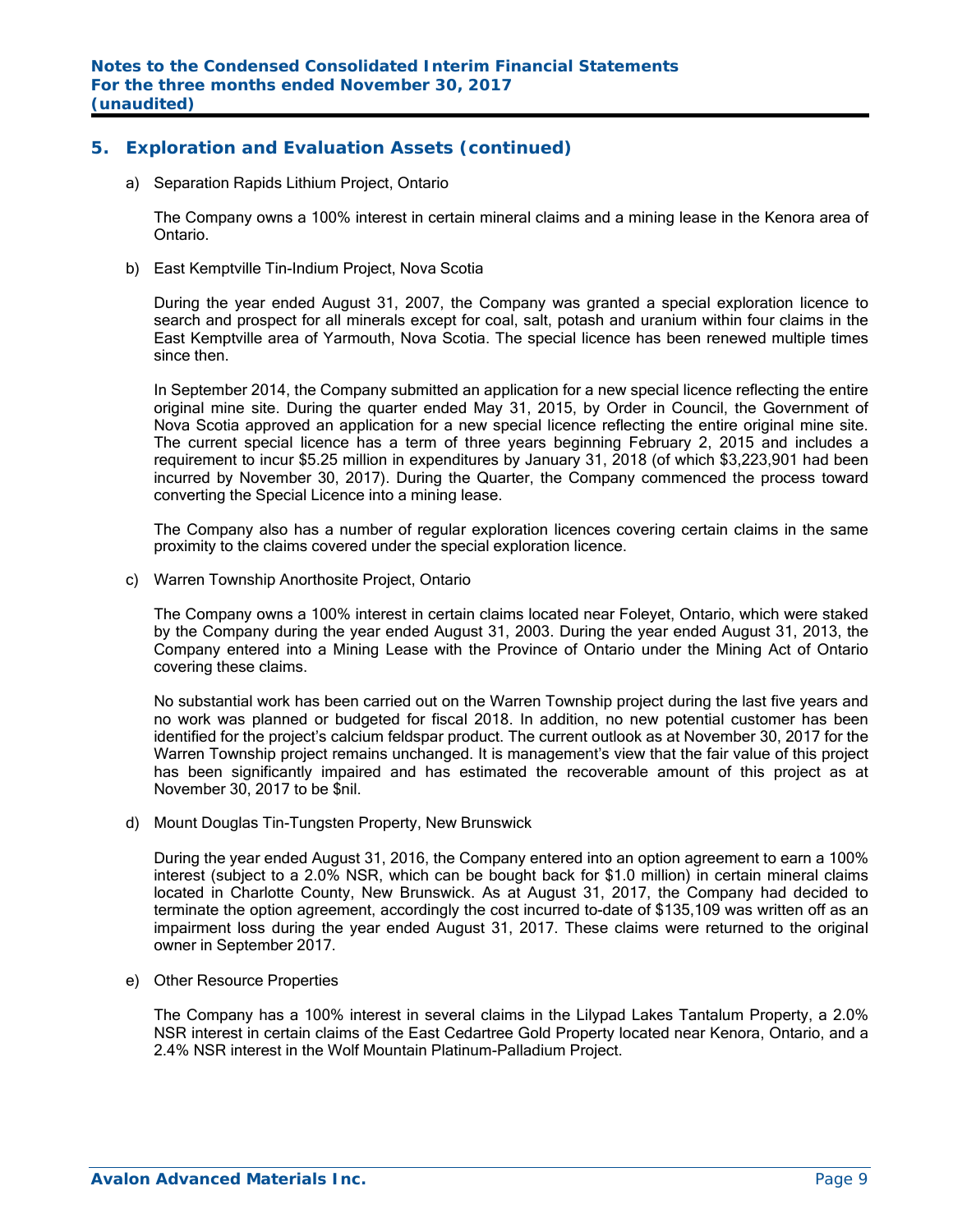# **6. Property, Plant and Equipment**

|                                 | <b>Nechalacho</b><br><b>REE Project</b><br>(a) | Airstrip      | Computer<br>and Office<br>Equipment | Land and<br><b>Building</b> |     | <b>Exploration</b><br><b>Equipment</b> | Leasehold<br>Improvements | <b>Total</b>      |
|---------------------------------|------------------------------------------------|---------------|-------------------------------------|-----------------------------|-----|----------------------------------------|---------------------------|-------------------|
| Cost                            |                                                |               |                                     |                             |     |                                        |                           |                   |
| As at September 1, 2016         | \$103,420,326                                  | \$<br>646,860 | \$<br>301,556                       | \$<br>74,455                | \$  | 680,884                                | \$<br>94,594              | \$<br>105,218,675 |
| Additions                       | 198,342                                        |               | 36,603                              |                             |     | 2,975                                  |                           | 237,920           |
| <b>Disposals</b>                |                                                |               | (120, 069)                          |                             |     |                                        |                           | (120, 069)        |
| As at August 31, 2017           | \$103,618,668                                  | \$<br>646,860 | \$<br>218,090                       | \$<br>74,455                | \$  | 683,859                                | \$<br>94,594              | \$105,336,526     |
| Additions                       | 17,411                                         |               |                                     |                             |     |                                        |                           | 17,411            |
| As at November 30, 2017         | \$103,636,079                                  | \$<br>646,860 | \$<br>218,090                       | \$<br>74,455                | \$  | 683,859                                | \$<br>94,594              | \$105,353,937     |
| <b>Accumulated Depreciation</b> |                                                |               |                                     |                             |     |                                        |                           |                   |
| As at September 1, 2016         | \$<br>$\blacksquare$                           | \$<br>218,663 | \$<br>248,802                       | \$<br>3,760                 | \$  | 595,859                                | \$<br>90,651              | \$<br>1,157,735   |
| Depreciation expense            |                                                | 24,366        | 32,715                              | 3,223                       |     | 26,747                                 | 3,943                     | 90,994            |
| <b>Disposals</b>                |                                                |               | (120,069)                           |                             |     |                                        |                           | (120, 069)        |
| As at August 31, 2017           | \$<br>$\blacksquare$                           | \$<br>243,029 | \$<br>161,448                       | \$<br>6,983                 | \$  | 622,606                                | \$<br>94,594              | \$<br>1,128,660   |
| Depreciation expense            |                                                | 5,604         | 4,366                               | 806                         |     | 4,594                                  |                           | 15,370            |
| As at November 30, 2017         | \$                                             | \$<br>248,633 | \$<br>165,814                       | \$<br>7,789                 | \$  | 627,200                                | \$<br>94,594              | \$<br>1,144,030   |
| <b>Net Book Value</b>           |                                                |               |                                     |                             |     |                                        |                           |                   |
| As at August 31, 2017           | \$103,618,668                                  | \$<br>403,831 | \$<br>56,642                        | \$<br>67,472                | -\$ | 61,253                                 | \$                        | \$<br>104,207,866 |
| As at November 30, 2017         | 103,636,079                                    | \$<br>398,227 | \$<br>52,276                        | \$<br>66,666                | \$  | 56,659                                 | \$                        | \$104,209,907     |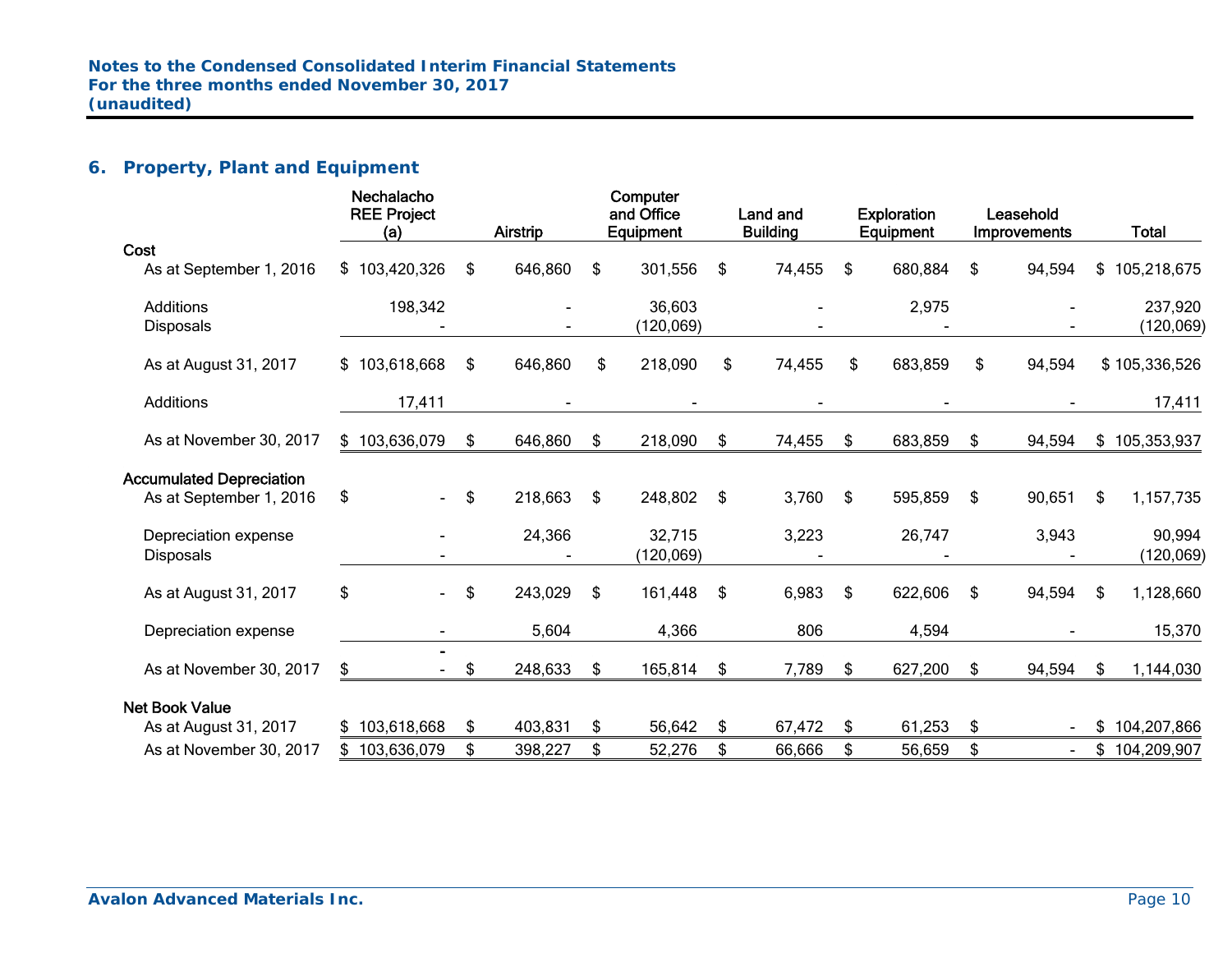# **6. Property, Plant and Equipment (continued)**

a) Nechalacho REE Project, Northwest Territories

During the year ended August 31, 2005, the Company acquired a 100% interest in five mining leases covering the Nechalacho rare earth elements deposit ("Nechalacho Deposit") located at Thor Lake in the Mackenzie Mining District of the Northwest Territories. In addition, three mineral claims were staked in 2009 to cover favorable geology to the west of the mining leases.

The property is subject to an underlying 2.5% net smelter returns ("NSR") royalty agreement which can be bought back at the principal amount of \$150,000 compounded annually at the average Canadian prime rate from May 2, 1982 to the buyback date, and which currently approximates \$1.46 million.

During the year ended August 31, 2012, the Company entered into an accommodation agreement (the "Accommodation Agreement") with the Deninu K'ue First Nation ("DKFN"). The DKFN is one of three Akaitcho bands who have used, occupied and have constitutionally protected aboriginal rights with respect to the lands on which the Nechalacho Deposit in the Northwest Territories is located.

The Accommodation Agreement provides for business and employment opportunities for the DKFN related to the Nechalacho Deposit and associated facilities in the Northwest Territories and contains measures to mitigate environmental and cultural impacts that may result from the project development. The Accommodation Agreement also commits the DKFN to supporting timely completion of the environmental assessment, permitting and development processes of the Nechalacho REE Project, and provides for the DKFN to participate in the project economics.

## **7. Deferred Flow-Through Share Premium**

A summary of the changes in the deferred flow-through share premium amount is set out below:

| Balance - September 1, 2016                            | \$<br>96,617 |
|--------------------------------------------------------|--------------|
| Increase relating to flow-through common shares issued | 270,318      |
| Decrease relating to CEE incurred                      | (317, 468)   |
| Balance - August 31, 2017                              | \$<br>49,467 |
| Increase relating to flow-through common shares issued | 32,150       |
| Decrease relating to CEE incurred                      | (25, 207)    |
| Balance - November 30, 2017                            | \$<br>56,410 |

## **8. Convertible Redeemable Preferred Shares**

In March 2017, the Company entered into a preferred share purchase agreement (the "Agreement") with an entity managed by the Lind Partners ("Lind") and issued 500 Series A1 Preferred Shares (the "Preferred Shares") at a price of \$5,000 per share for gross proceeds of \$2,500,000. Pursuant to Canadian securities laws, the securities issuable under this private placement were subject to a hold period, which expired on July 11, 2017 (the "Hold Period").

The Preferred Shares do not carry a dividend and have a redemption value that starts at \$5,000 per share and increases by \$250 per share each quarter over a 24 months period ending on March 10, 2019, to a cap of \$6,750 per share. After the Hold Period, the Preferred Shares can be converted by Lind into common shares of the Company at a price per common share equal to 85% of the five-day volume weighted average price ("VWAP") of the common shares on the TSX immediately prior to the date that notice of conversion is given (the "Conversion Option").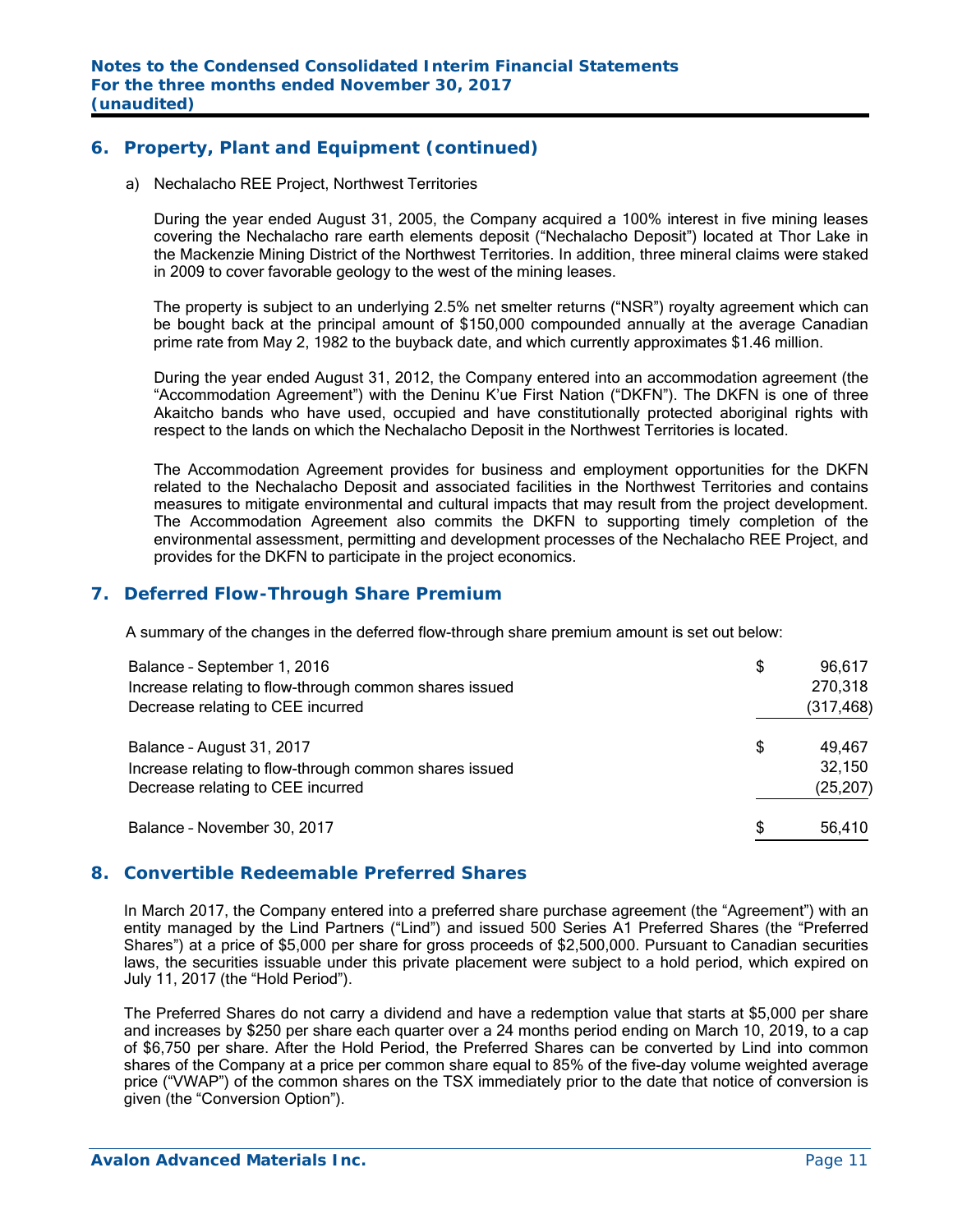# **8. Convertible Redeemable Preferred Shares (continued)**

In conjunction with this private placement, Lind received a commitment fee of \$125,000 and 6,900,000 common share purchase warrants (the "A1 Warrants"). Each A1 Warrant entitles the holder to purchase one common share of the Company at a price of \$0.23 per common share until March 10, 2022.

After the Hold Period, Lind has the basic right to convert 25 Preferred Shares into common shares of the Company on a monthly basis, subject to certain conversion limits set out in the Agreement, however Lind is permitted to convert up to 100 Preferred Shares on a monthly basis in the event such amount does not exceed 20% of the Company's 20-day traded volume of common shares on the TSX immediately prior to the date of delivery of a conversion notice.

 Lind is also entitled to accelerate its conversion right to the full amount of the redemption value applicable at such time, or demand repayment of the applicable redemption value per share in cash (the "Put Option"), upon the occurrence of certain events as set out in the Agreement (most of which are beyond the Company's control) (the "Redemption Events"). The triggering Redemption Events include certain key financial and non-financial conditions, which include change of control, insolvency and liquidity conditions etc. as defined in the Agreement. These Redemption Events also limit the Company from obtaining other debt or preferred share financings that are not junior to the Preferred Shares other than certain projectrelated financings, as well as other at-the-market, equity lines or credit type of common share offerings, or convertible security financings where the price of the common share is not fixed at predetermined price. In addition, if the Redemption Event is a change of control event, the redemption amount will be equal to 110% of the applicable redemption amount at that time. No Redemption Event had occurred since the issuance of the Preferred Shares.

The Company has the right to redeem all of the outstanding Preferred Shares at any time after the Hold Period at a 5% premium to the redemption value (the "Call Option"). The Company also has floor price protection such that if any conversion results in an effective conversion price of less than \$0.10 per common share, then the Company has the right to deny the conversion and instead redeem the Preferred Shares that were subject to that conversion for the redemption amount in cash plus a 5% premium.

At any time while any Preferred Shares are outstanding, Lind has the option of subscribing for up to an additional 165 Series A2 Preferred Shares at a price of \$5,000 per share and under the same terms and conditions as the initial financing, subject to certain triggering events and subject to the prior approval of the TSX ("Series A2 Option"). Lind will also receive a certain number of Series A2 warrants ("A2 Warrants") when it exercised the Series A2 Option. The number of A2 Warrants to be issued and the exercise price of A2 Warrants will be calculated by using similar formulas used in determining the number and the exercise price of the A1 Warrants.

The Preferred Share is a hybrid instrument that contains multiple embedded derivatives: the Conversion Option, Put Option and Call Option.

The economic characteristics and risks of the Conversion Option are different from that of the host contract (the Preferred Share) in that it allows Lind to convert the Preferred Shares (a debt instrument) into the Company's common shares (an equity instrument) at a price per common share equal to 85% of the five day VWAP of the common share, thus the Conversion Option can be measured separately from the Preferred Share. In addition, the number of common shares to be issued upon conversion is variable and does not meet the "a fixed amount of cash for a fixed number of equity instruments" requirement to be classified as an equity instrument under IAS 32 Financial Instruments: Presentation ("IAS 32"). As such, the Company had designated the entire hybrid contract (the Preferred Share and all of the embedded derivatives) as a financial liability at FVTPL in accordance with IAS 39 and re-measured at each financial statement reporting date, with the resulting change in value being recorded as increase or decrease in fair value of convertible redeemable preferred shares in the consolidated statement of comprehensive loss.

As the Company has the Call Option to redeem all of the outstanding Preferred Shares at any time after the Hold Period at a 5% premium to the redemption value, the total fair value of the Preferred Shares at issuance is therefore \$2,625,000.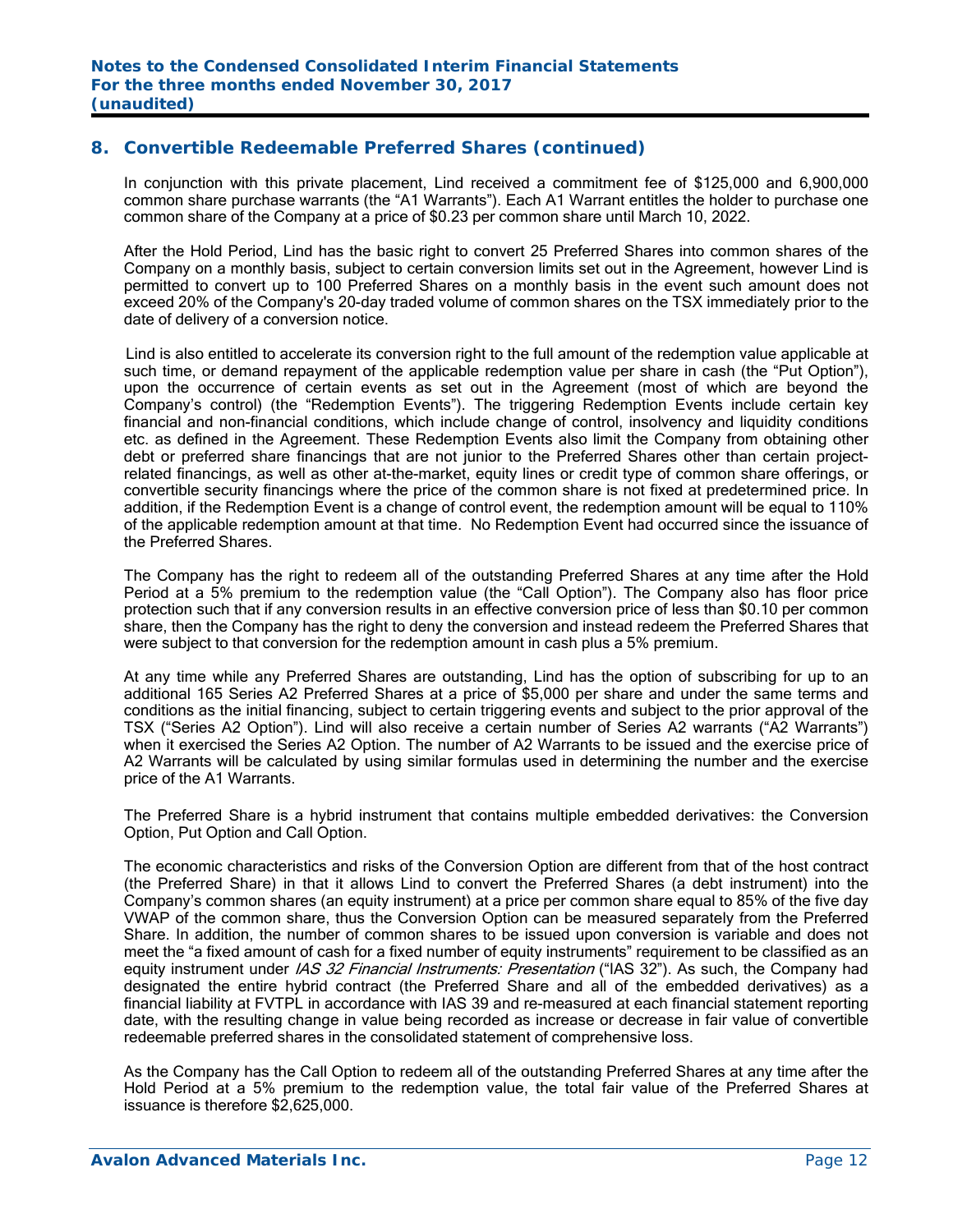# **8. Convertible Redeemable Preferred Shares (continued)**

The exercise price of the A1 Warrant is subject to adjustment from time to time in the event of certain common share rights offering, such that the exercise of the A1 Warrants do not result in a fixed number of common shares being issued for a fixed amount of cash. As a result, The A1 Warrant had been classified as a financial liability at FVTPL and re-measured at each financial statement reporting date using the Black-Scholes pricing model, with the resulting change in value being recorded as increase or decrease in fair value of derivative liabilities in the consolidated statement of comprehensive loss.

 The fair value of the A1 Warrants was estimated at \$236,488 (or \$0.0343 for each warrant) at issuance, and this amount was allocated to the warrant component of this private placement. The fair value of the A1 Warrant was estimated using the Black-Scholes pricing model, with the following assumptions: expected dividend yield of Nil; risk free interest rate of 1.10%; expected life of 4.0 years; and expected volatility of 35%.

A summary of the changes in the convertible redeemable preferred shares amount is set out below:

|                             | <b>Number</b> |    | Amount     |
|-----------------------------|---------------|----|------------|
| Balance - September 1, 2016 |               | \$ |            |
| Preferred shares issued     | 500           |    | 2,625,000  |
| Increase in fair value      |               |    | 131,250    |
| Converted to common shares  | (20)          |    | (110, 250) |
| Balance - August 31, 2017   | 480           | S  | 2,646,000  |
| Increase in fair value      |               |    | 126,000    |
| Converted to common shares  | (75)          |    | (433,125)  |
| Balance - November 30, 2017 | 405           |    | 2,338,875  |

The number of common shares to be issued would be 21,838,235 if all of the outstanding Preferred Shares had been converted into common shares based on the closing price of the Company's common shares on the TSX of \$0.12 on November 30, 2017.

#### **9. Derivative Liabilities**

The derivative liabilities consist of the warrants denominated in foreign currency and the A1 Warrants.

The derivative liability of \$181,671 for warrants denominated in foreign currency as at August 31, 2017 should have been classified as a non-current liability in accordance with IAS 1, *Presentation of Financial* Statements as at August 31, 2017, but was presented as a current liability on the Statement of Financial Position in the Company's consolidated annual financial statements for the year ended August 31, 2017. This amount has been reclassified as a non-current liability on the comparative Statement of Financial Position as included in these consolidated interim financial statements to conform with the current year's presentation.

The following table reconciles the outstanding warrants (with an exercise price in a currency that is not the functional currency of the Company) and the A1 Warrants to purchase common shares of the Company at the beginning and end of the respective periods: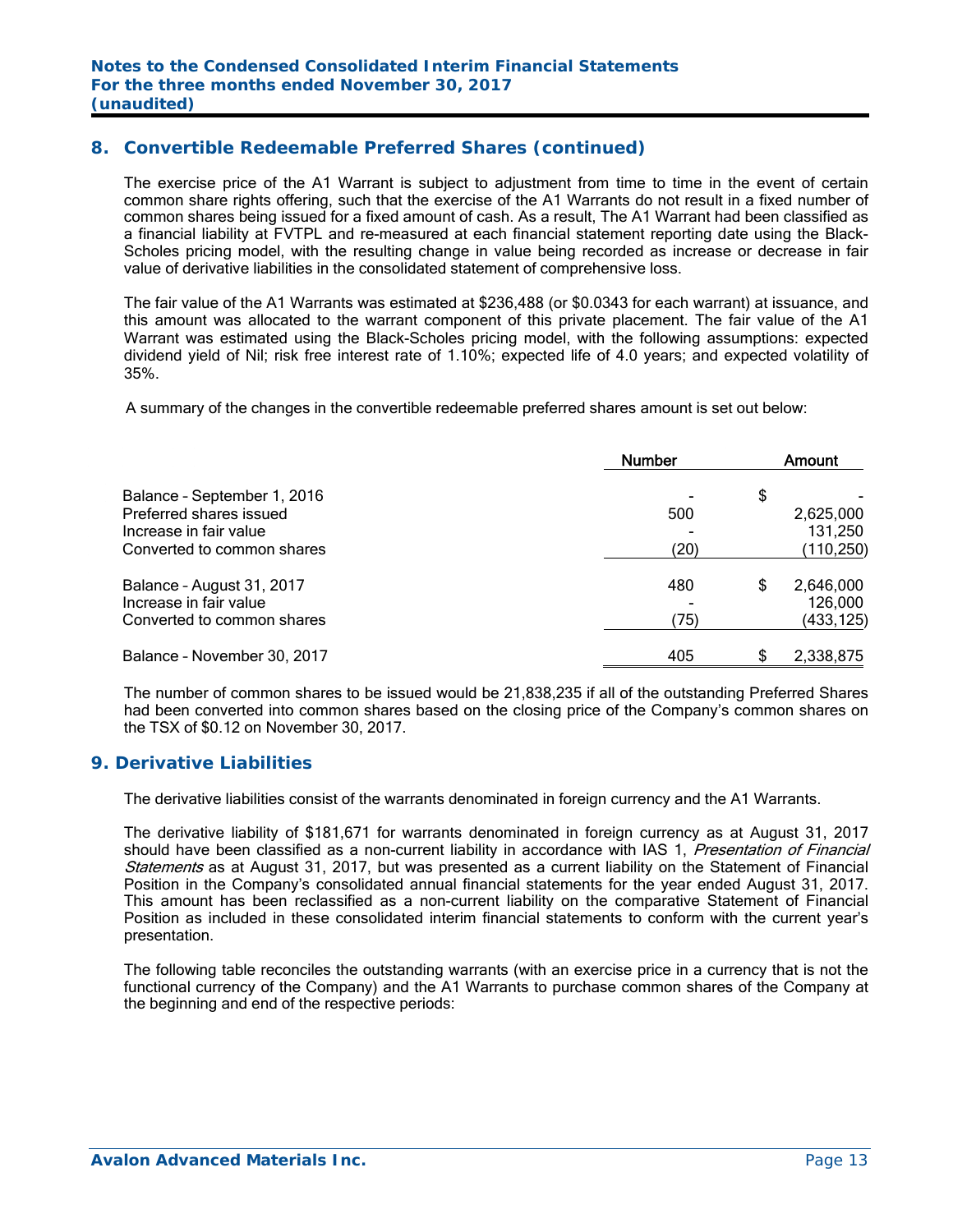## **9. Derivative Liabilities (continued)**

|                                                                                                   | <b>Number</b><br>of Warrants | Amount                     |
|---------------------------------------------------------------------------------------------------|------------------------------|----------------------------|
| Warrants denominated in foreign currency<br>Balance - September 1, 2016<br>Decrease in fair value | 6,466,513                    | \$<br>411,418<br>(229,747) |
| Balance - August 31, 2017<br>Decrease in fair value                                               | 6,466,513                    | \$<br>181,671<br>(179,479) |
| Balance - November 30, 2017                                                                       | 6,466,513                    | \$<br>2,192                |
| <b>A1 Warrants</b>                                                                                |                              |                            |
| Balance - September 1, 2016                                                                       |                              | \$                         |
| Issued<br>Decrease in fair value                                                                  | 6,900,000                    | 236,488<br>(103, 326)      |
| Balance - August 31, 2017<br>Decrease in fair value                                               | 6,900,000                    | \$<br>133,162<br>(48, 870) |
| Balance - November 30, 2017                                                                       | 6,900,000                    | \$<br>84,292               |
| <b>Total derivative liabilities</b>                                                               |                              | 86,484                     |
|                                                                                                   |                              |                            |

In June 2014, the Company issued 9,237,875 units of the Company at a price of \$0.469 (US\$0.433) per unit ("US\$ Unit") pursuant to a security purchase agreement for gross proceeds of \$4,331,200 (US\$4,000,000). Each US\$ Unit was comprised of one common share and 0.70 of one common share purchase warrant (each whole warrant, a "US\$ Warrant"). Each US\$ Warrant is exercisable into one common share of the Company at an exercise price of US\$0.56 per share commencing on December 13, 2014 until June 13, 2021, and is subject to certain anti-dilution provisions, which may reduce the exercise price, with a floor of US\$0.5095 per share. The adjusted exercise price as calculated by the anti-dilution provisions as at November 30, 2017 is US\$0.5223.

In accordance with IAS 32 and IAS 39, the fair value of the warrant component of the Unit has been classified as a financial liability at FVTPL and recorded at fair value at the time of issuance, and was remeasured at each financial statement reporting date using the Black-Scholes pricing model, with the resulting change in value being recorded as increase or decrease in fair value of derivative liabilities in the consolidated statement of comprehensive loss.

## **10. Share Capital**

#### *a) Authorized*

The Company is presently authorized to issue an unlimited number of common shares without par value. The Company is also authorized to issue up to 25,000,000 preferred shares without par value, of which 500 have been issued and 405 are outstanding as at November 30, 2017.

#### *b) Common Shares*

In November 2017, the Company completed a private placement and issued 3,215,000 flow-through common shares at a price of \$0.145 per share (of which 305,000 flow-through common shares were subscribed by certain directors and officers of the Company) and 4,800,000 non-flow-through units at a price of \$0.12 per unit (the "Unit") for gross proceeds of \$1,042,175 (the "November 2017 Private Placement"). Each Unit consists of one non-flow-through common share and one half non-transferable common share purchase warrant, with each whole warrant being exercisable to acquire one non-flowthrough common share of the Company at a price of \$0.16 until November 3, 2019.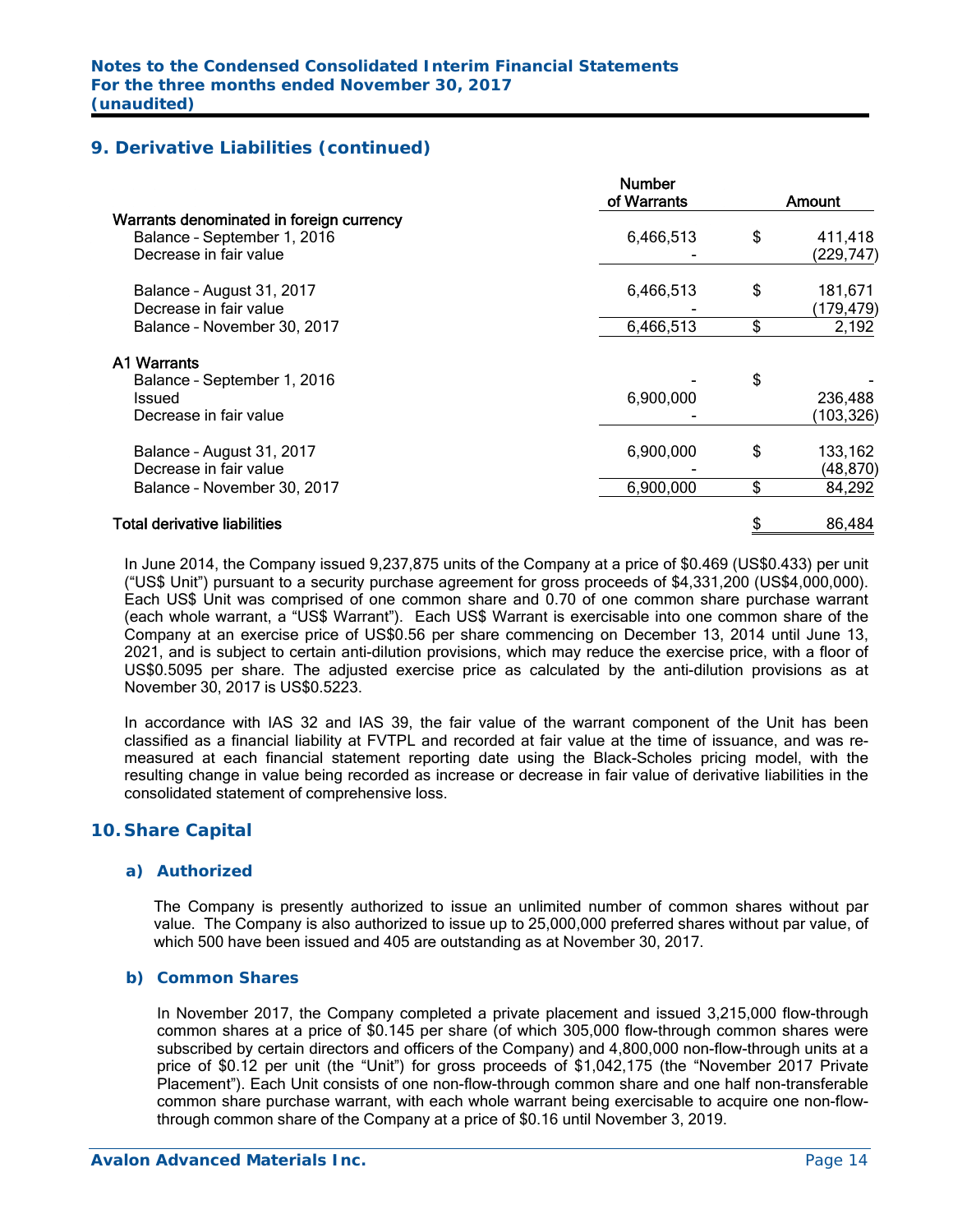Of the Unit price of \$0.12, \$0.112 was allocated to the common share component of the Unit and the balance of \$0.008 was allocated to the warrant component of the Unit. These values were allocated on a pro rata basis based on the closing trading price of the Company's common shares on the TSX on the closing date of the private placement, which was \$0.135, and the estimated fair value of a whole warrant of \$0.0193. The fair value of the warrant was estimated using the Black-Scholes pricing model.

In conjunction with this private placement, the Company paid finder's fees of \$34,560, incurred other issuance costs of \$10,192 and issued 288,000 non-transferrable compensation warrants, with each compensation warrant being exercisable to acquire one common share of the Company at a price of \$0.15 until November 3, 2019. The total fair values of these compensation warrants were estimated at \$14,030 using the Black-Scholes pricing model.

The excess of the cash consideration received over the market price of the Company's shares at the date of the announcement of the flow-through share financing totaling \$32,150 was recorded as a deferred flow-through share premium liability on the consolidated statement of financial position on the date of issuance.

#### *c) Warrants*

The following table reconciles the warrants outstanding to purchase common shares of the Company at the beginning and end of the respective reporting periods:

|                                     | <b>Number</b><br>of Warrants |    | Weighted<br>Average<br><b>Exercise Price</b> |
|-------------------------------------|------------------------------|----|----------------------------------------------|
| Balance - September 1, 2016         | $15,713,485^{(1)}$           | \$ | 0.237                                        |
| Exercised                           | (2,275,000)                  |    | 0.150                                        |
| Expired                             | (3, 448, 485)                |    | 0.490                                        |
| Balance - August 31, 2017           | $9,990,000^{(1)}$            | S  | 0.169                                        |
| Issued pursuant to equity offerings | 2,400,000                    |    | 0.160                                        |
| Balance - November 30, 2017         | $12,390,000^{(1)}$           | \$ | 0.167                                        |

 $<sup>(1)</sup>$  Does not include the 6,466,513 US\$ Warrants and 6,900,000 A1 Warrants as disclosed below.</sup>

The outstanding warrants have a weighted average remaining contract life of 0.6 years.

The warrants reserve, included as a component of the consolidated statement of changes in equity, relates to equity settled instruments issued by the Company to various stakeholders.

As disclosed in Note 9, the Company also has the following warrants outstanding as at November 30, 2017:

- i) 6,466,513 US\$ Warrants with an adjusted exercise price of US\$0.5223 per share and are exercisable until June 13, 2021; and
- ii) 6,900,000 A1 Warrants with an exercise price of \$0.23 per share and are exercisable until March 10, 2022.

The Company is also required to issue 20,000 warrants to the Northwest Territory Métis Nation in two equal installments of 10,000 warrants upon the Nechalacho REE Project meeting certain milestones.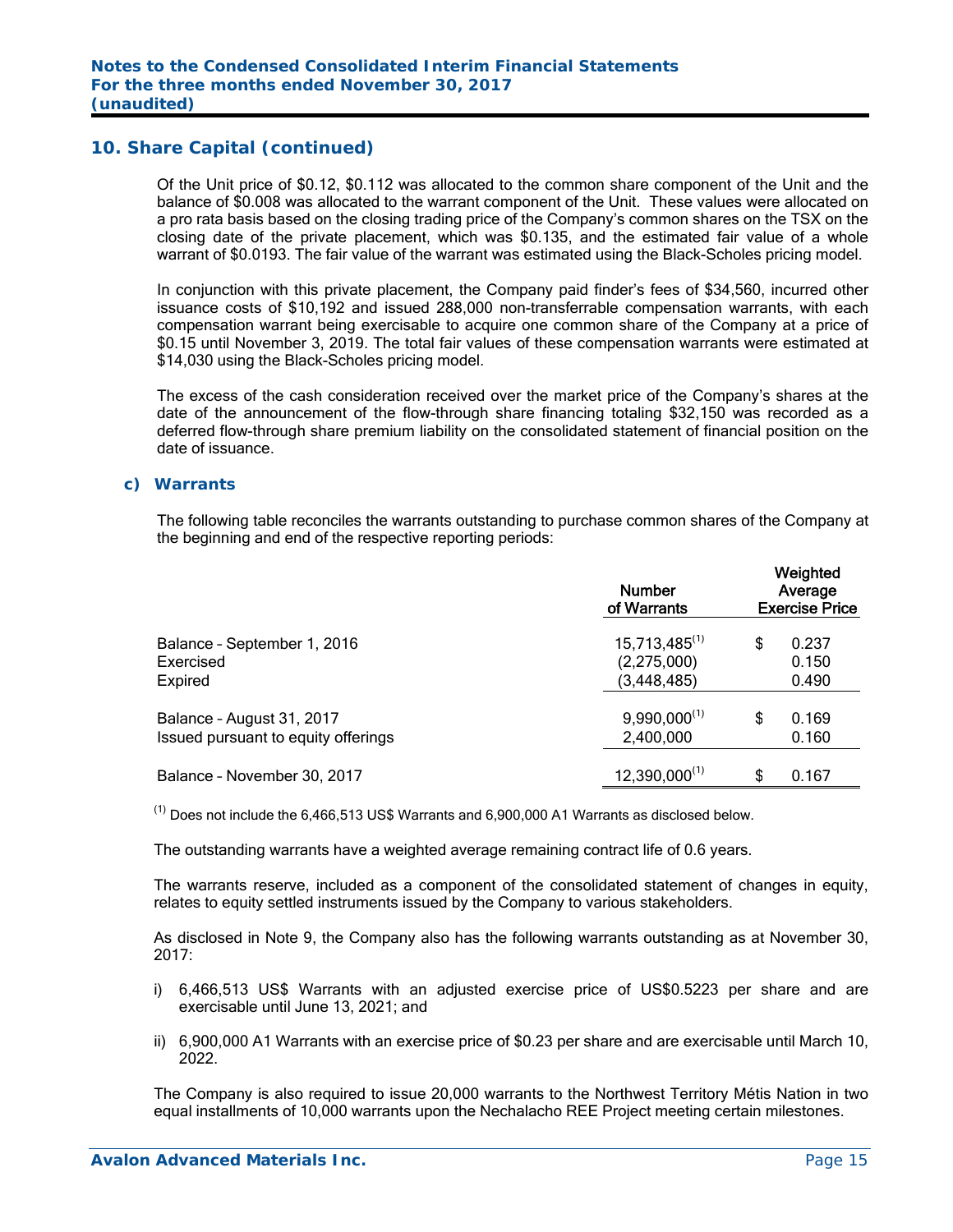#### *d) Share Based Payments*

The shareholders have approved a Stock Option Plan (the "Plan") that provides for the issue of up to 10% of the number of issued and outstanding common shares of the Company to eligible employees, directors and service providers of the Company.

The Plan authorizes the granting of options to purchase common shares of the Company at a price equal to or greater than the closing price of the shares on either the trading day prior to the grant or the day of the grant. The options generally vest over a period of one to four years, and generally have a term of two to five years (but can have a maximum term of up to 10 years).

The following table reconciles the stock options outstanding at the beginning and end of the respective reporting periods:

|                             | <b>Number</b><br>of Options | Weighted<br>Average<br><b>Exercise Price</b> |      |  |
|-----------------------------|-----------------------------|----------------------------------------------|------|--|
| Balance - September 1, 2016 | 10,640,000                  | \$                                           | 0.96 |  |
| Granted                     | 3,180,000                   |                                              | 0.17 |  |
| Expired                     | (3,075,000)                 |                                              | 2.15 |  |
| Forfeited                   | (410,000)                   |                                              | 0.86 |  |
| Balance - August 31, 2017   | 10,335,000                  | \$                                           | 0.37 |  |
| Granted                     | 100,000                     |                                              | 0.14 |  |
| <b>Expired</b>              | (175,000)                   |                                              | 1.44 |  |
| Balance - November 30, 2017 | 10,260,000                  | \$                                           | 0.35 |  |

As at November 30, 2017, there were 7,257,500 options vested (August 31, 2017 – 7,223,750) with an average exercise price of \$0.39 (August 31, 2017 - \$0.42).

The share based payments reserve, included as a component of the consolidated statement of changes in equity, relates to equity settled compensation options issued by the Company to its directors, officers, employees and consultants.

The estimated fair value of options earned during the Quarter was \$46,171 (2016 - \$182,631), of which \$123 (2016 - \$1,949) was capitalized to property, plant and equipment, \$6,870 (2016 - \$50,242) was capitalized as exploration and evaluation assets, \$400 (2016 - \$1,540) was charged to operations as general exploration expenses with the balance of \$38,778 (2016 - \$128,900) charged to operations as share based compensation expense.

The fair value of each option granted is estimated at the time of grant using the Black-Scholes optionpricing model. The Black-Scholes option-pricing model requires the input of subjective assumptions, including expected life of the option award, share price volatility and other assumptions. The expected life of options granted is derived from historical data on employee exercises and post-vesting employment termination behavior. Expected volatility is based on the historic volatility of the Company's shares. These assumptions involve inherent uncertainties and the application of management judgment. In addition, the Company is required to estimate the expected forfeiture rate and only recognize expense for those options expected to vest.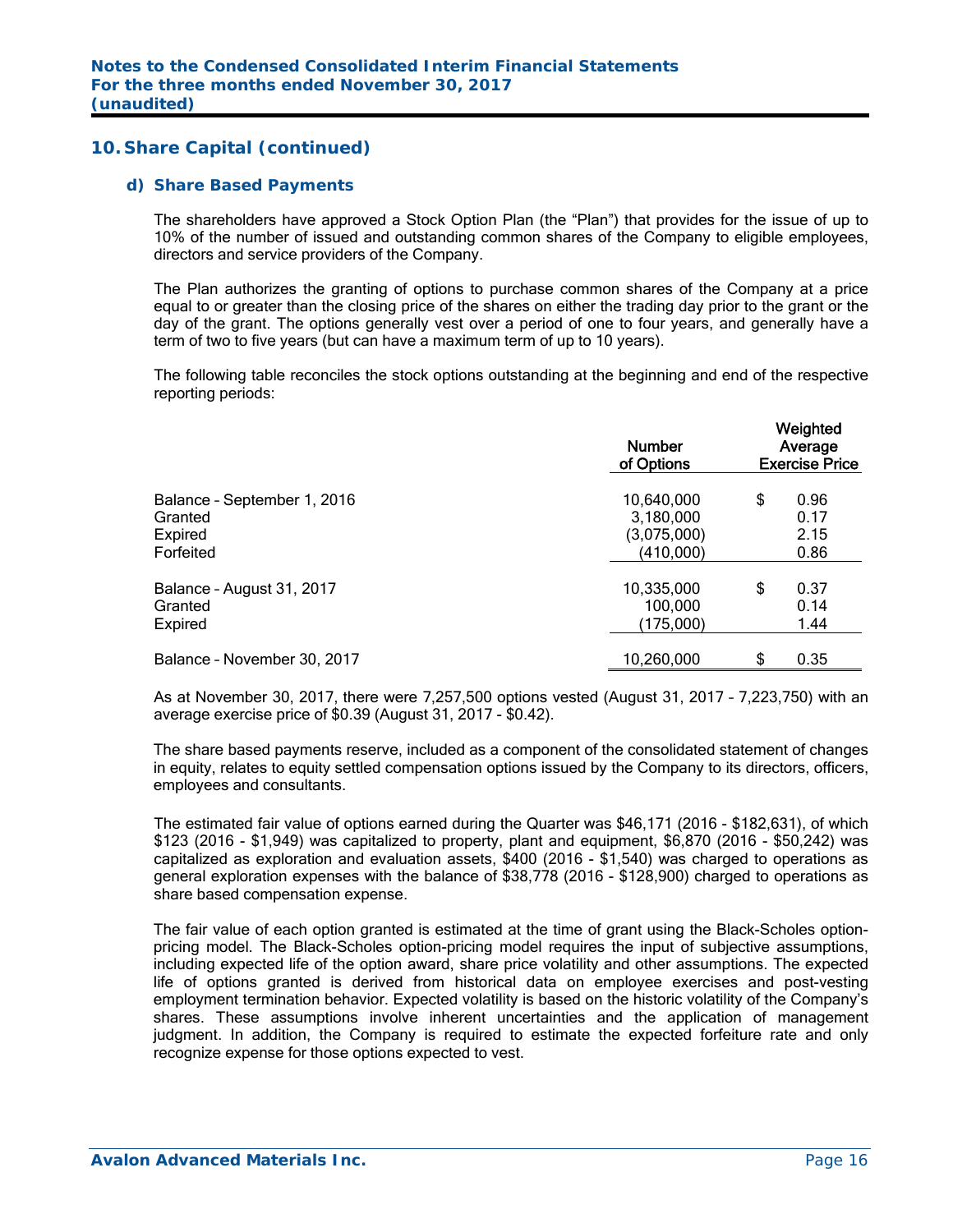The weighted average assumptions for grants during the Quarter and the year ended August 31, 2017 are as follows:

|                                                     | November 30,<br>2017 | August 31,<br>2017 |
|-----------------------------------------------------|----------------------|--------------------|
| Exercise price                                      | \$0.14               | \$0.17             |
| Closing market price on day preceding date of grant | \$0.14               | \$0.17             |
| Risk-free interest rate                             | 1.54%                | 0.75%              |
| Expected life (years)                               | 4.5                  | 3.0                |
| <b>Expected volatility</b>                          | 67%                  | 77%                |
| Expected dividend yield                             | Nil                  | Nil                |
| Grant date fair value                               | \$0.08               | \$0.08             |
| Forfeiture rate                                     | 16%                  | 16%                |

The following table summarizes information concerning outstanding and exercisable options as at November 30, 2017:

|             |                    | <b>Weighted Average</b><br>Remaining |
|-------------|--------------------|--------------------------------------|
| Outstanding | <b>Exercisable</b> | <b>Contractual Life</b>              |
| 340,000     | 340,000            | 0.3 years                            |
| 1,385,000   | 1,176,250          | 1.0 years                            |
| 1,290,000   | 1,136,250          | 1.4 years                            |
| 2,555,000   | 1,863,750          | 2.3 years                            |
| 4,690,000   | 2,741,250          | 2.6 years                            |
| 10,260,000  | 7,257,500          |                                      |
|             |                    | <b>Number of Options</b>             |

#### *e) Brokers' Compensation Warrants*

The following table summarizes information concerning outstanding brokers' compensation warrants as at the beginning and end of the respective reporting periods:

|                                               | Number of<br>Compensation<br>Warrants | Weighted<br>Average<br><b>Exercise Price</b> |  |  |
|-----------------------------------------------|---------------------------------------|----------------------------------------------|--|--|
| Balance - September 1, 2016                   | 2,212,612                             | 0.38                                         |  |  |
| Issued pursuant to equity offerings           | 812,727                               | 0.18                                         |  |  |
| <b>Expired</b>                                | (1,732,612)                           | 0.44                                         |  |  |
| Balance - August 31, 2017                     | 1,292,727                             | 0.16                                         |  |  |
| Issued pursuant to equity offering (note 10b) | 288,000                               | 0.15                                         |  |  |
| Balance - November 30, 2017                   | 1,580,727                             | 0.16                                         |  |  |

The brokers' compensation warrants reserve, included as a component of the consolidated statement of changes in equity, relates to equity settled compensation instruments issued by the Company to external service providers.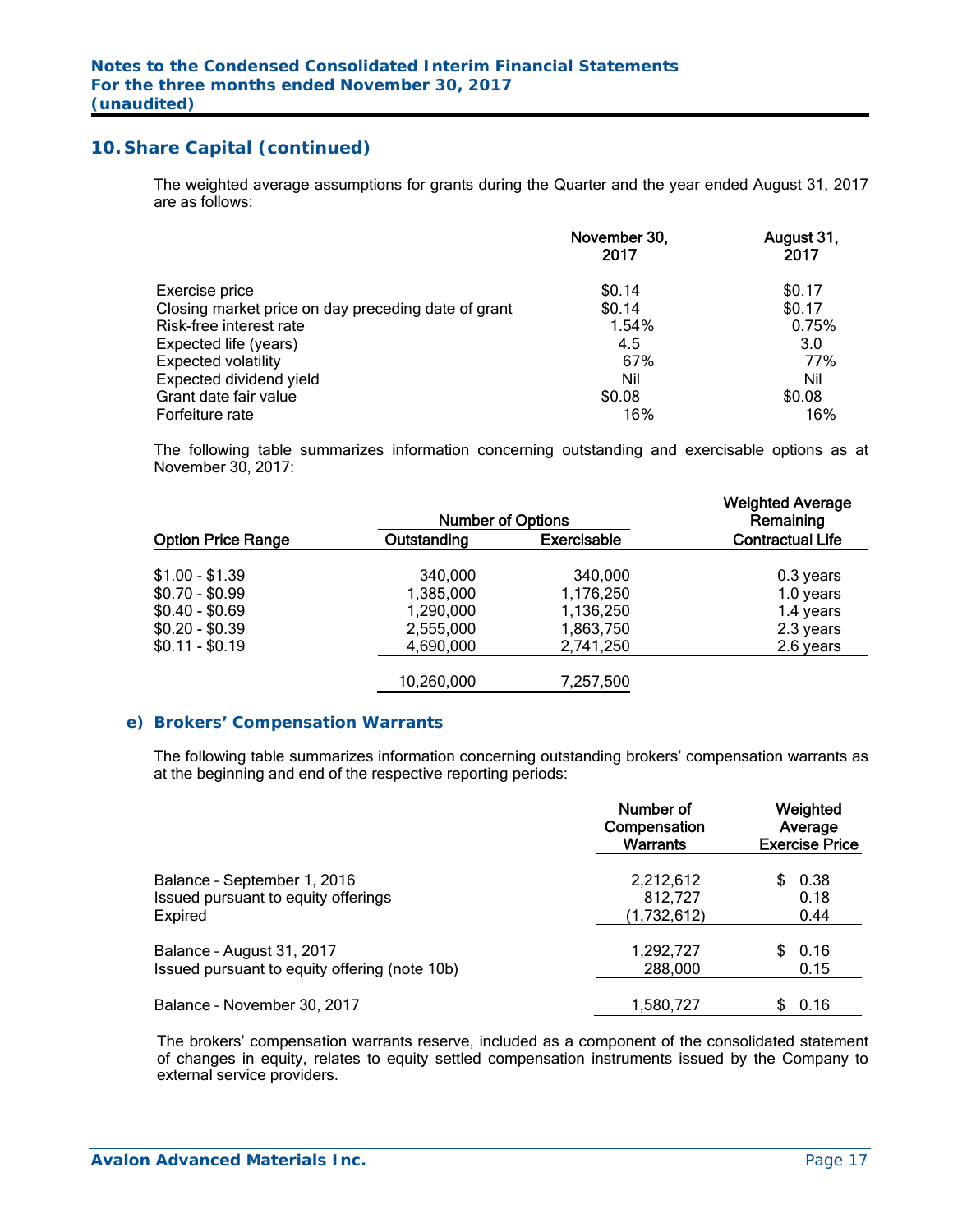As at November 30, 2017, the Company has the following compensation warrants outstanding:

- (i) 300,000 compensation warrants with an exercise price of \$0.11 per common share, which are exercisable until the earlier of March 11, 2018 or the Accelerated Expiry Date;
- (ii) 180,000 compensation warrants with an exercise price of \$0.175 per common share, which are exercisable until March 29, 2018.
- (iii) 272,727 compensation warrants with an exercise price of \$0.25 per common share, which are exercisable until November 7, 2018;
- (iv) 150,000 compensation warrants with an exercise price of \$0.15 per common share, which are exercisable until December 23, 2018;
- (v) 204,000 compensation warrants with an exercise price of \$0.15 per common share, which are exercisable until June 12, 2019;
- (vi) 186,000 compensation warrants with an exercise price of \$0.145 per common share, which are exercisable until August 16, 2019; and
- (vii) 288,000 compensation warrants with an exercise price of \$0.15 per common share, which are exercisable until November 3, 2019.

#### **11. Corporate and Administrative Expenses**

 Corporate and administrative expenses for the three months ended November 30, 2017 and 2016 consist of the following:

|                                              | November 30,<br>2017 | November 30,<br>2016 |         |  |
|----------------------------------------------|----------------------|----------------------|---------|--|
| Salaries and benefits <sup>(1)</sup>         | \$<br>380,951        | \$                   | 382,314 |  |
| Directors' fees                              | 22,949               |                      | 22,700  |  |
| Consulting and professional fees             | 103,415              |                      | 126,297 |  |
| Office, insurance and other expenses         | 64,931               |                      | 102,477 |  |
| Occupancy                                    | 78,999               |                      | 76,446  |  |
| Shareholders' communications and filing fees | 38,814               |                      | 40,001  |  |
| Travel and related costs                     | 28,173               |                      | 24,848  |  |
|                                              | \$<br>718,232        | \$                   | 775,083 |  |

<sup>(1)</sup> These figures do not include share based compensation. Employees' salaries, benefits including share based compensation expensed for the Quarter totaled \$402,935 (2016 – \$481,172).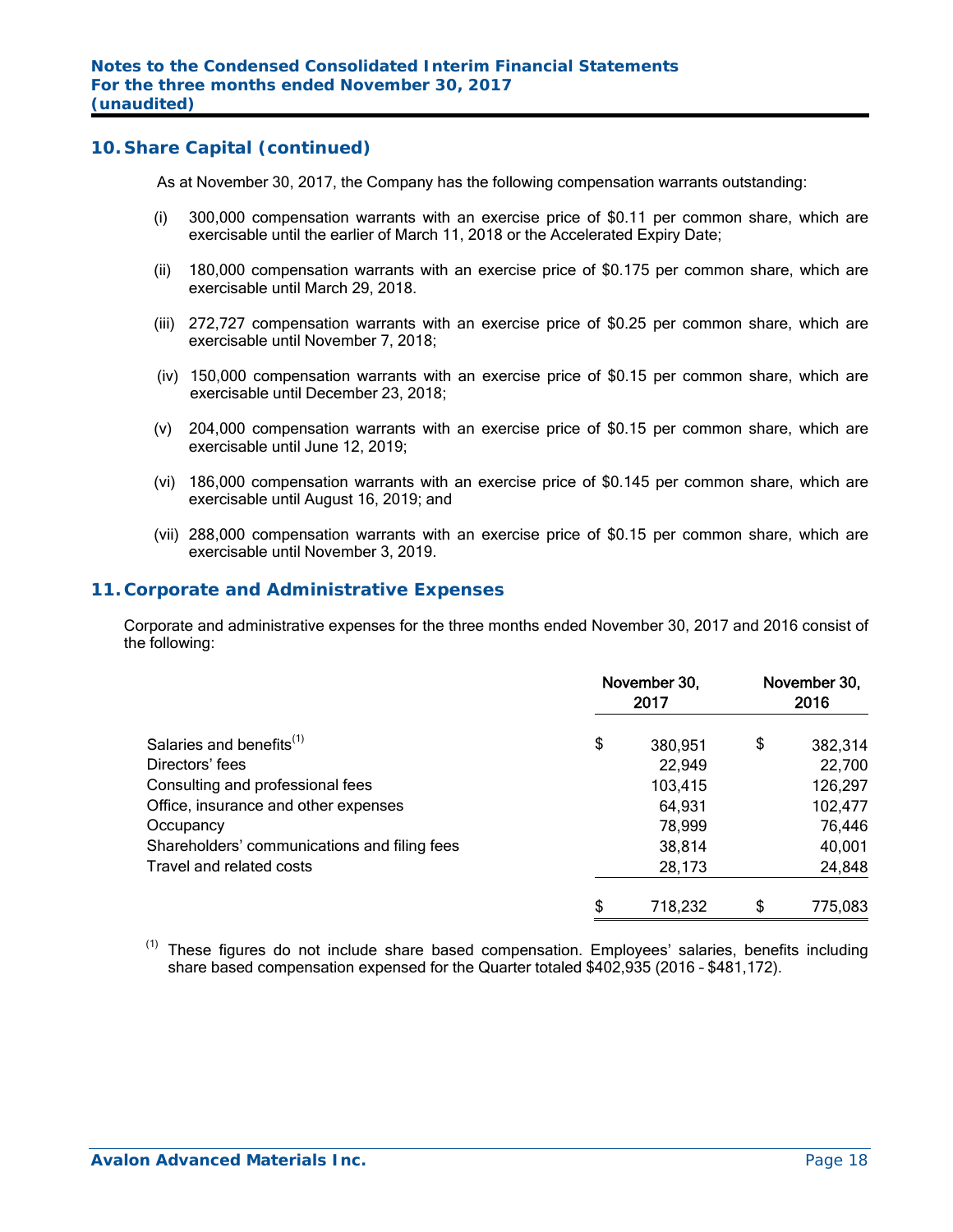#### **12. Related Party Disclosures**

Balances and transactions between the Company and its subsidiaries have been eliminated on consolidation and are not disclosed in this note. Details of the transactions between the Company and other related parties are disclosed below:

a) Trading transactions

There had been no material trading transactions with related parties during each of the three months ended November 30, 2017 and 2016, other than the participation by certain related parties in the November 2017 Private Placement, whereby Donald Bubar, Director, President and CEO, Mark Wiseman, Vice President Sustainability, Patricia Mohr, Director subscribed for 200,000, 55,000 and 50,000 flow-through shares at \$0.145 per share, respectively.

b) Compensation of key management personnel

The remuneration of directors and other members of the Company's senior management team during each of the three months ended November 30, 2017 and 2016 are as follows:

|                                                                                                  | November 30, | November 30,<br>2016 |  |                    |
|--------------------------------------------------------------------------------------------------|--------------|----------------------|--|--------------------|
| Salaries, benefits and directors' fees <sup>(1)</sup><br>Share based compensation <sup>(2)</sup> | S            | 429,567<br>33,927    |  | 446.751<br>150,670 |
|                                                                                                  |              | 463.494              |  | 597,421            |

- (1) Salaries and benefits of key management personnel capitalized to exploration and evaluation assets and PPE totaled \$125,533 (2016 - \$148,424).
- Fair value of stock options earned and recognized as share based compensation during the respective reporting period.

# **13. Financial Instruments**

IFRS 7 establishes a fair value hierarchy that reflects the significance of inputs used in making fair value measurements as follows:

- Level 1 guoted prices in active markets for identical assets or liabilities;
- Level 2 inputs other than quoted prices included in Level 1 that are observable for the asset or
- liability, either directly (i.e. as prices) or indirectly (i.e. from derived prices); and
- Level 3 inputs for the asset or liability that are not based upon observable market data.

Assets are classified in their entirety based on the lowest level of input that is significant to the fair value measurement. The fair values of the Company's warrants denominated in a currency that is not the functional currency of the Company and the A1 Warrants are based on Level 2 inputs that are observable for the liability such as interest rate, dividend yield and historical volatility. The fair value of the Company's Preferred Shares is based on Level 3 inputs, including applicable redemption amounts and redemption premium. The Company has the right to redeem the Preferred Shares at any time and therefore the fair value of the Preferred Shares is the amount the Company has to pay to redeem the Preferred Shares, which is the redemption amount as specified in the Agreement plus 5% redemption premium.

#### *Fair Values*

Except as disclosed elsewhere in these condensed consolidated interim financial statements, the carrying amounts for the Company's financial instruments approximate their fair values because of the short-term nature of these items.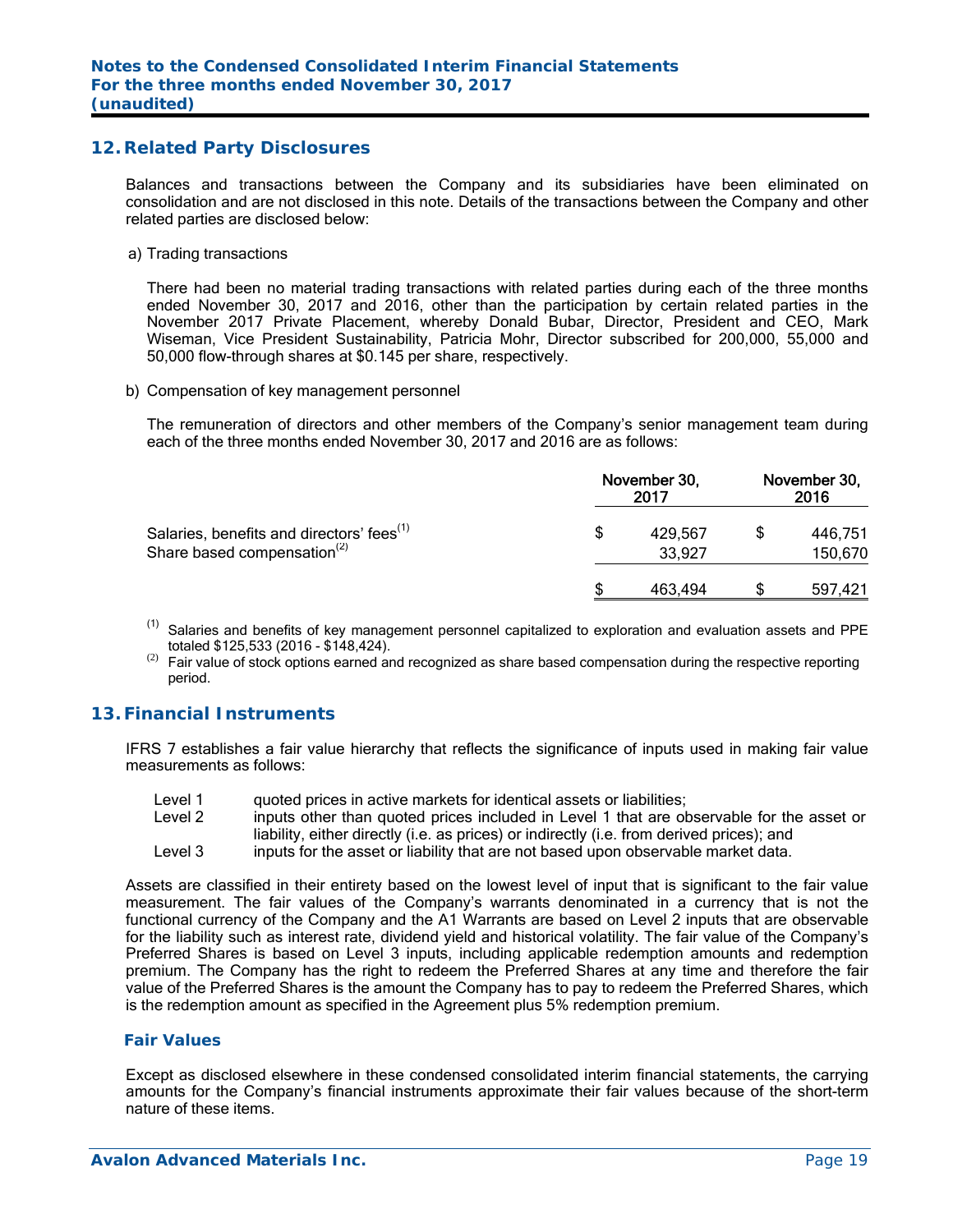## **13. Financial Instruments (continued)**

The Company's risk exposures and the impact on the Company's financial instruments are summarized below:

#### *Credit risk*

The Company is not exposed to any significant credit risk as at November 30, 2017. The Company's cash and cash equivalents are either on deposit with two major Canadian chartered banking groups in Canada or invested in bankers' acceptance notes or guaranteed investment certificates issued by two major Canadian Chartered banking groups. The Company's receivables primarily consist of Goods and Services Tax/Harmonized Sales Tax receivable, government grants and refundable security deposits with various federal and provincial governments and are therefore not subject to significant credit risk.

#### *Liquidity risk*

Liquidity risk is the risk that an entity will not be able to meet its financial obligations as they come due. The Company has in place a planning and budgeting process to assist in determining the funds that are required to support the Company's normal operating requirements on an on-going basis and its plans for exploration and development expenditures. The Company ensures that there are sufficient funds to meet its short-term requirements, taking into account its anticipated cash flows from operations and its holdings of cash and cash equivalents.

As at November 30, 2017, the Company has current assets of \$1,312,935 and current liabilities of \$855,591. As disclosed in Note 8, the holder of the Preferred Shares is entitled to demand repayment of the applicable redemption value per share in cash (which totaled \$2,227,500 as at November 30, 2017) upon the occurrence of certain Redemption Events. Excluding the deferred flow-through share premium of \$56,410, the Company's adjusted working capital as at November 30, 2017 was \$513,754, (calculated by adding back the deferred flow-through share premium of \$56,410 to the working capital of \$457,344). As the de-recognition of the deferred flow-through share premium will not require the future out flow of resources by the Company, it is management's belief that the adjusted working capital figure provides useful information in assessing the Company's liquidity risk.

Repayments due by period as of November 30, 2017:

|                                                                            | <b>Within</b><br>1 Year | 1-3<br>Years | $4 - 5$<br>Years     | Total              |
|----------------------------------------------------------------------------|-------------------------|--------------|----------------------|--------------------|
| Accounts payable and accrued liabilities \$<br>Operating lease obligations | 799,181<br>315,995      | 342,329      | \$<br>$\blacksquare$ | 799,181<br>658,324 |
|                                                                            | 1,115,176               | 342,329      | \$<br>۰              | ,457,505           |

#### *Market risk*

#### (i) Interest rate risk

 The Company has cash and cash equivalents balances and it has no interest-bearing debt. The Company's current policy is to invest its excess cash in highly liquid money market investments such as bankers' acceptance notes, treasury bills and GICs. These short term money market investments are subject to interest rate fluctuations.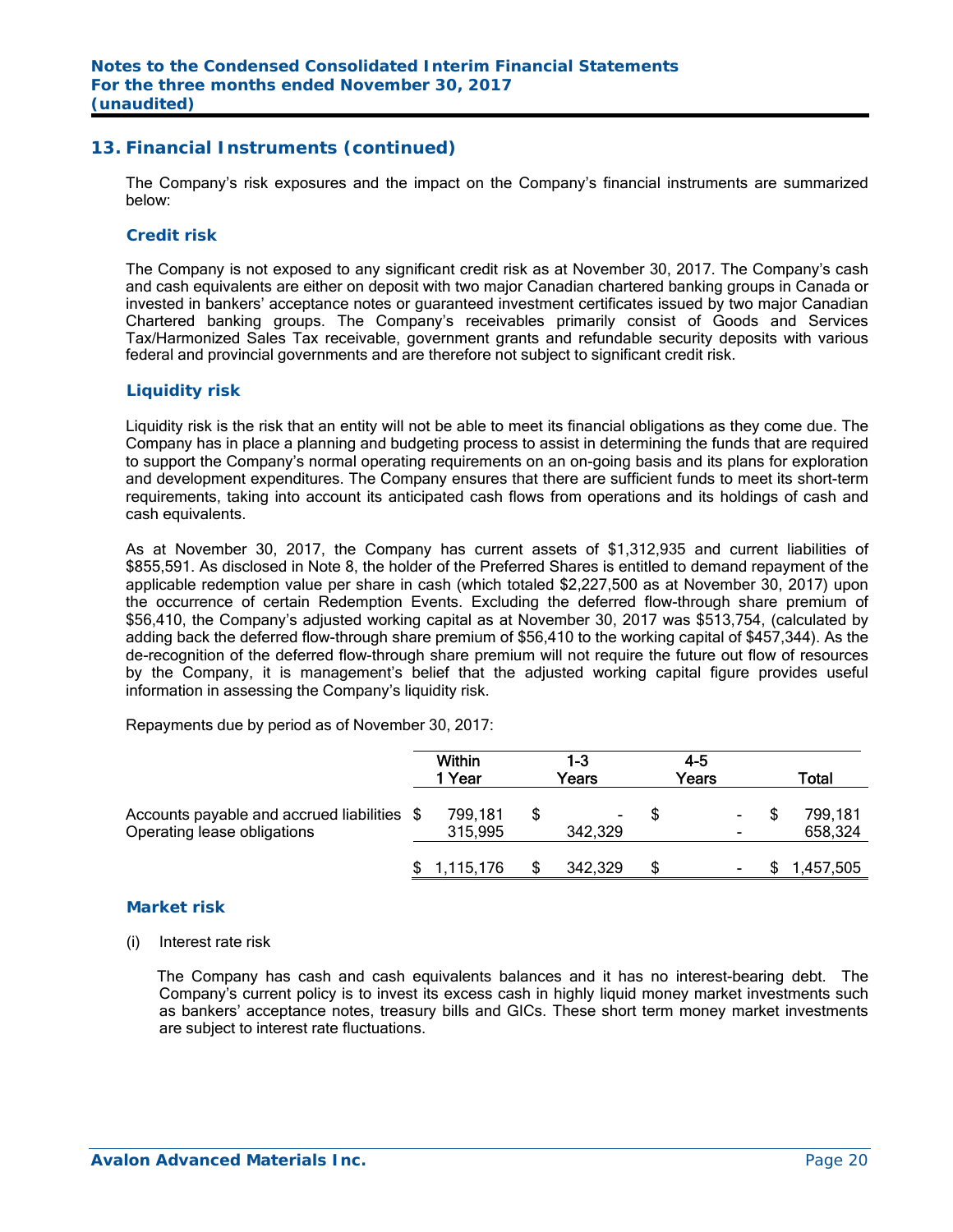# **13. Financial Instruments (continued)**

(ii) Foreign currency risk

 The Company's functional currency is the Canadian dollar. The majority of the Company's purchases are transacted in Canadian dollars. Other than the US\$ Warrants as disclosed in Note 9, the Company had no other significant financial assets or financial liabilities denominated in foreign currencies as at November 30, 2017.

(iii) Price risk

The prices of metals and minerals fluctuate widely and are affected by many factors outside of the Company's control. The prices of metals and minerals and future expectation of such prices have a significant impact on the market sentiment for investment in mining and mineral exploration companies. This in turn may impact the Company's ability to raise equity financing for its long term working capital requirements.

#### *Sensitivity analysis*

 Considering the Company's budget expenditures for the balance of fiscal 2018 and its current cash and cash equivalents of \$1,028,903, with other variables held constant, sensitivity to a plus or minus 25 basis points change in interest rates would not have any significant effect on the Company's net loss for the balance of fiscal 2018.

Other than the US\$ Warrants as disclosed in Note 9, the Company had no other significant financial assets or financial liabilities denominated in foreign currencies as at November 30, 2017, and its anticipated ongoing expenditures to be transacted in US dollars for the next nine month period is approximately US\$150,000. If the Canadian dollar weakens (or strengthens) 5% against the US dollar with other variables held constant, it would not have any significant effect on the Company's expenditures over a nine month period.

## **14. Supplemental Cash Flow Information**

Non-cash financing and investing transactions not reflected in the Condensed Consolidated Interim Statements of Cash Flows for the three months ended November 30, 2017 and 2016 are as follows:

|                                                                                         |   | November 30,<br>2017 | November 30,<br>2016 |        |
|-----------------------------------------------------------------------------------------|---|----------------------|----------------------|--------|
| Share based compensation capitalized as property, plant and equipment<br>(note 11d)     | S | 123                  | S                    | 1.949  |
| Share based compensation capitalized as exploration and evaluation<br>assets (note 11d) |   | 6.870                |                      | 50,242 |
| Depreciation expense capitalized as property, plant and equipment                       |   | 9,375                |                      | 11,479 |
| Depreciation expense capitalized as exploration and evaluation assets                   |   | 1,629                |                      | 1,796  |
|                                                                                         | S | 17.997               |                      | 65,466 |

#### **15. Events After the Reporting Period**

Subsequent to the end of the Quarter, the Company:

a) granted an aggregate of 240,000 stock options with a weighted average exercise price of \$0.12 per share to certain employees and consultants of the Company. The weighted average contract life of these options at issuance was 3.1 years;